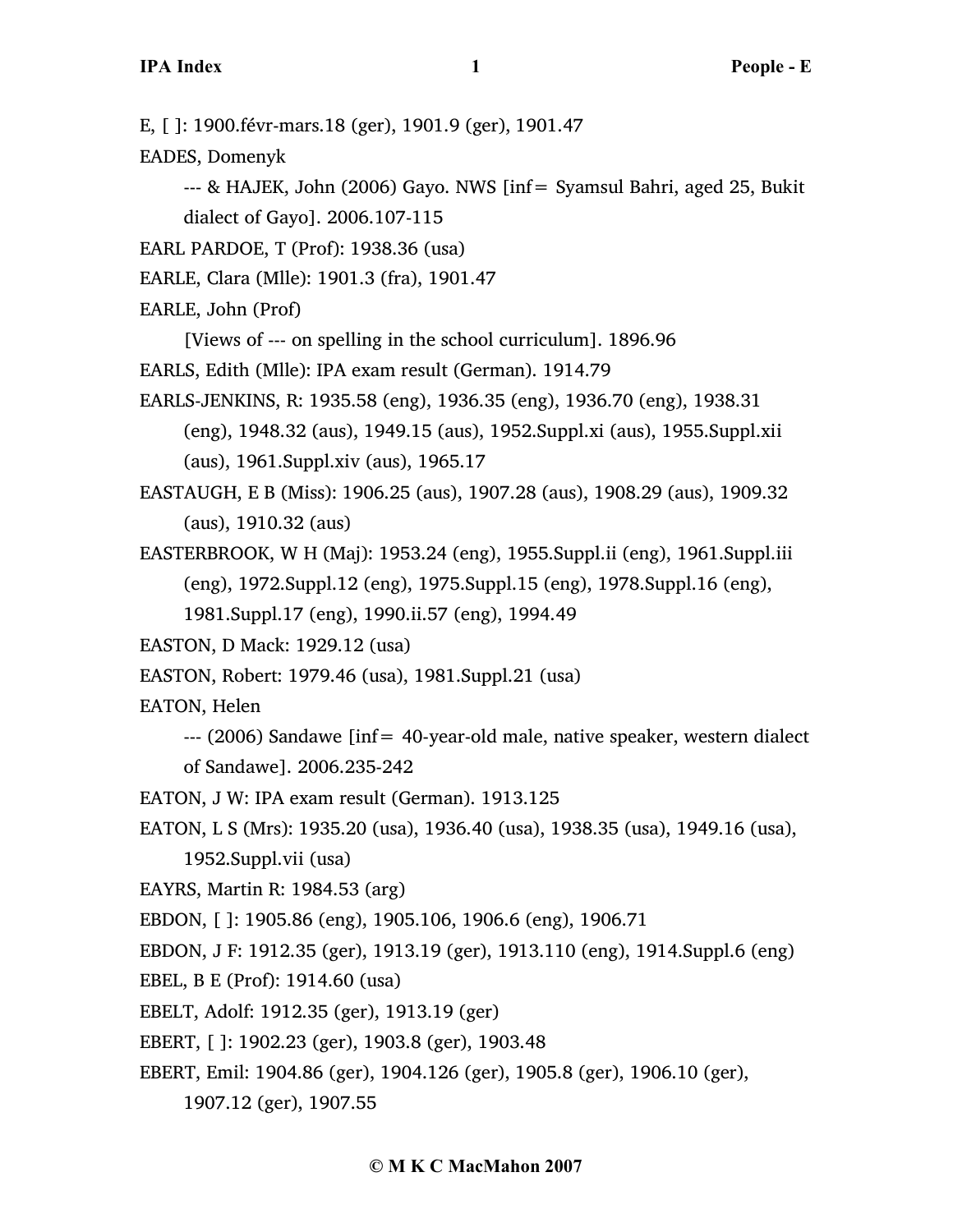EBERT, J: 1897.125 (ger), 1898.7 (ger), 1899.8 (ger)

ECHEVERRIA, Ester: 1902.129 (chl), 1903.21 (chl), 1905.20 (chl), 1906.23 (chl)

ECHINGER, Lydia (Frk): 1896.147 (fin), 1897.32 (fin)

ECK, M Cl (Frl): 1913.151 (net), 1914.Suppl.18 (net)

ECKERMANN, A: 1891.4 (ger), 1891.94, 1891.105 (ger), 1892.4 (ger), 1892.42 ECKERMANN, Johann Peter

MENZERATH, P (1937) [Spec(Stud)] Deutsch. Halbweite Umschrift. Vom 5

Mai 1828. < --- . Gespräche mit Goethe. [Fortsetzung]. [Incl a discussion of /k, g/ in early 19th century German]. 1937.janv-mars.78-79

ECKERSBERG, G (Frl): 1900.janv.9 (ger), 1901.9 (ger), 1902.9 (ger), 1902.51, 1902.54 (ger), 1903.9 (ger), 1903.48

ECKERT, [ ] (Miss): 1909.42 (eng), 1910.7 (eng), 1911.14 (eng), 1912.27 (eng)

ECKERT, Else (Frl): 1909.115 (ger), 1910.13 (ger), 1911.21 (ger), 1912.35 (ger),

1913.19 (ger), 1913.111

ECKHOLM, Agda: 1901.21 (fin), 1902.19 (fin), 1902.35, 1902.52

ECKSTEIN, Gertrud (Frl): 1905.86 (ger), [ ] (Frl) 1905.106, [ ] (Frl) 1906.11

(ger), [ ] (Frl) 1906.42

ECKSTRAND, A (Frk): 1901.20 (swe), 1902.18 (swe)

EDDY, Frederick D: 1951.26 (usa), 1952.Suppl.vii (usa), 1954.43 (usa), 1955.49 (usa), 1955.Suppl.viii (usa)

EDDY, Hella V (Miss): 1912.154 (usa), 1913.35 (usa), 1914.Suppl.25 (usa)

EDELMANN, F E (Prof): 1925.Suppl.5 (cub)

EDEN, Emily

JONES, D (1931) [Spec(Stud)] English. Narrow transcription. < EDEN, Emily, Miss Eden's Letters. 1931.53

EDGE, [ ] (Miss): 1889.81 (eng), 1890.4 (eng), 1890.50

EDGEWORTH, Maria

[Spec(Stud)] Anglais. A Way to Catch Apes  $\lt$  --- Frank]. 1901.139-140 EDMONDS, Walter D

SPRAGUE DE CAMP, L (1940) [Spec(Stud)] American English (General American). < --- Drums Along the Mohawk. 1940.18-19, 1944.16, 1945.8- 9,32-33, 1946.8-9,28-29, 1955.18-19,46, 1956.22-23,51-52, 1957.24- 25,42-43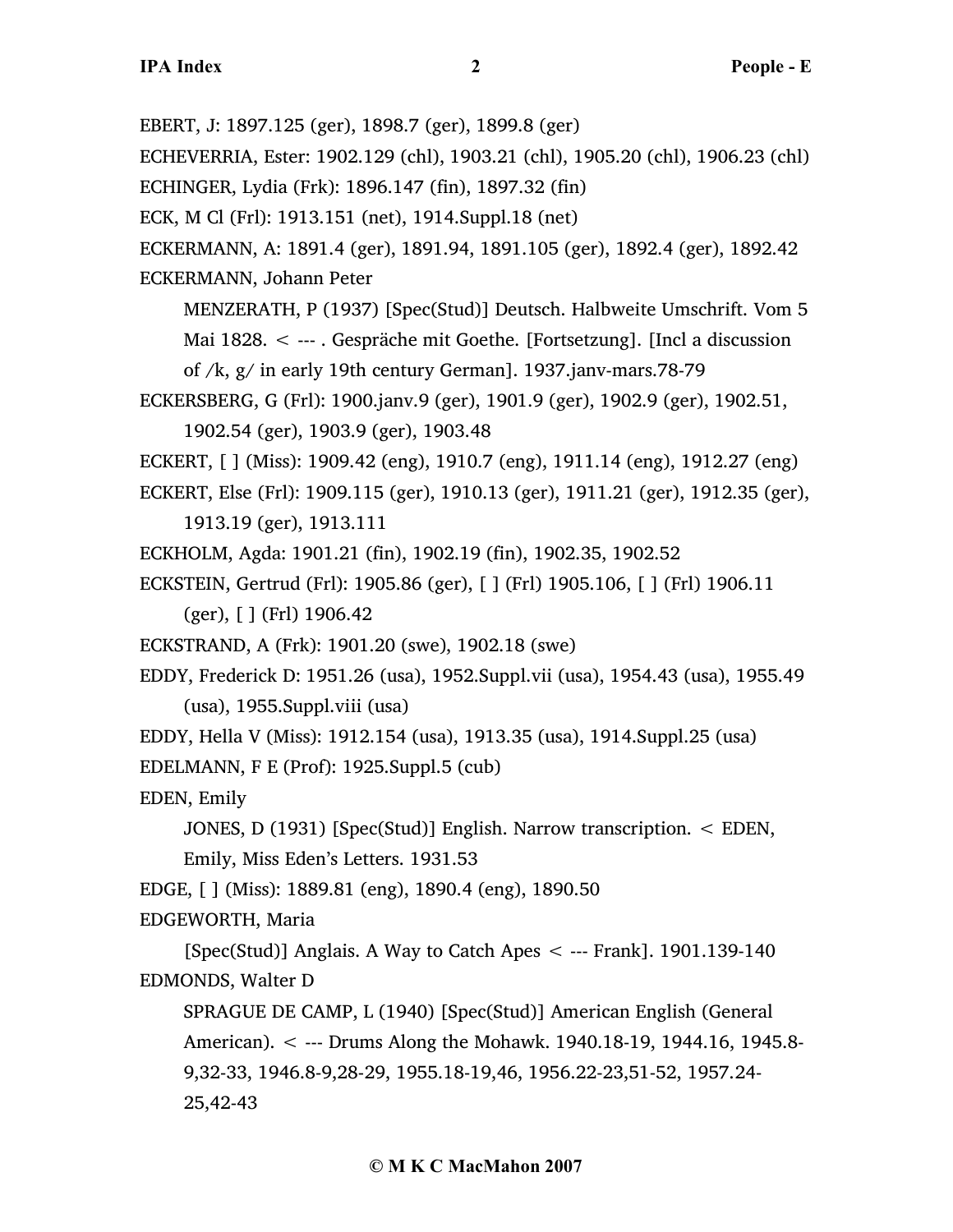EDMUNDS, Albert J: 1904.62 (usa), 1905.18 (usa), 1905.27, 1911.33 (usa), 1912.48 (usa), 1913.33 (usa), 1914.Suppl.23 (usa)

EDON, [ ]

[Elections to the Conseil Supérieur de l'Instruction Publique de France]. 1888.May.208/40

EDSTRÖM, E (Dr): 1889.4 (swe), 1890.4 (swe), 1890.50, 1891.4 (swe), 1892.9 (swe), 1893.9 (swe), 1893.42, 1894.11 (swe), 1895.12 (swe), 1896.14 (swe), 1897.30 (swe), 1898.17 (swe), 1898.35 (swe), 1899.18 (swe), 1900.janv.19 (swe), 1901.20 (swe), 1902.18 (swe), 1903.18 (swe), 1904.16 (swe), 1905.16 (swe), 1906.19 (swe), 1907.22 (swe), 1908.23 (swe), 1909.24 (swe), 1910.23 (swe), 1911.31 (swe), 1912.46 (swe), 1913.31 (swe), 1914.Suppl.21 (swe), 1925.Suppl.5 (swe), 1930.16 (swe), 1932.18 (swe), 1934.33 (swe), 1936.39 (swe), 1938.34 (swe), 1949.11 (swe), 1951.51

PASSY, P (1892) Réponse aux propositions concernant le déficit. 1892.158- 159

EDSTRÖM, Stina (Frk): 1892.57 (swe), 1893.9 (swe)

EDWARDS, A B  $\sim$  A D (Miss): 1911.14 (wal), 1912.27 (wal), 1912.135 (wal),

1913.12 (wal), 1914.Suppl.6 (wal)

EDWARDS, Alistair D N (Dr): 1988 (eng) [IPA-Rec]

EDWARDS, Ernest R (Dr): 1899.34 (eng), 1899.54, 1900.janv.3 (fra), 1900.127 (eng), 1901.25 (jap), 1901.70 (jap), 1902.3 (fra), 1902.146 (eng), 1903.6 (eng), 1904.5 (eng), 1905.4 (eng), 1906.4 (eng), 1906.70 (eng), 1907.5 (eng), 1908.5 (eng), 1909.4 (eng), 1910.4 (eng), 1911.11 (eng), 1912.25 (eng), 1913.9 (eng), 1914.Suppl.4 (eng), 1925.Suppl.5 (eng), 1930.12 (eng), 1932.14 (eng), 1932.90 (eng), 1934.29 (eng), 1936.35 (eng), 1938.31 (eng), [death] 1948.32

[---: forthcoming phonetic edition of Viëtor-Dörr Lesebuch]. 1899.37

[---: visit to Japan]. 1900.131-132

--- (1901) [Rev] SWEET, H (1900) The History of Language. London: Dent & Co. 1901.35-38

--- (1901) Letter from Japan [incl specimen of Japanese; inf=Dr [ ] Yasugi]. 1901.72-74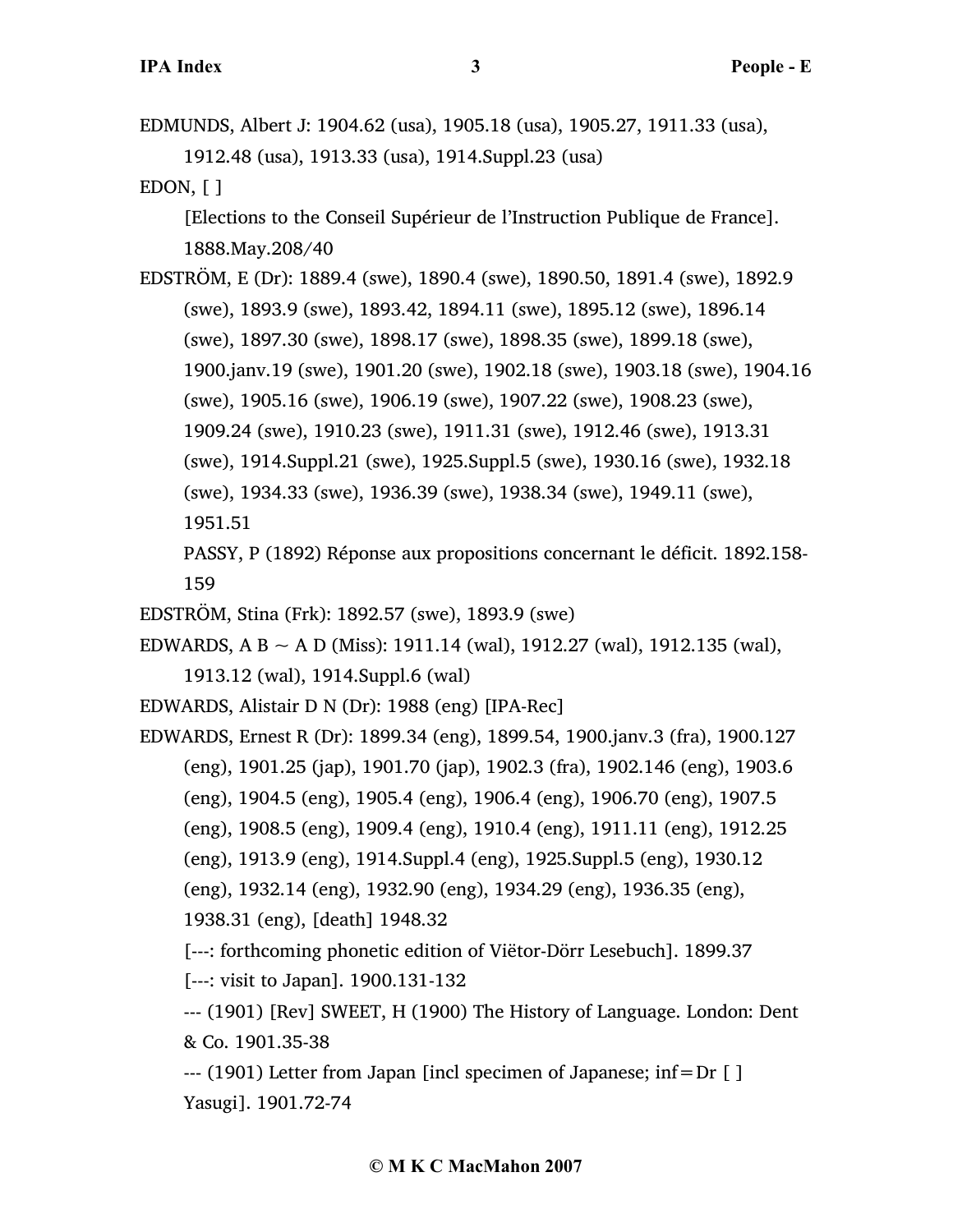YASUGI, [ ] (1901) [Spec] Japanese. Misc. < --- 1901.72-74]. 1901.73 --- (1902) [Spec] Japonais. Hitokuchi banashi [inf=Dr [ ] YASUGI; see also VIANNA, A R G 1902.105]. 1902.93-96 VIANNA, A R G (1902) Japonais  $[$  = tonic accent unmarked in --- 1902.93-96]. 1902.105 --- (1902) Notes on Korean and Louchouan 1902.114-115 [---: Honorary Secretaryship of the Modern Language Association]. 1903.43 [---: award of doctorate, Paris, on spoken Japanese]. 1903.57-58 PASSY, P (1903)  $\hat{A}$  propos de japonais  $\hat{z}$  = examination of E Richards' doctoral thesis on Japanese, Paris, 27 May 1903]. 1903.67-78 VIANNA, A R G (1903) [Rev] --- (1903) Étude phonétique de la langue japonaise: thèse pour le doctorat de l'Université de Paris. Leipzig: B G Teubner. 1903.69-73 VIANNA, A R G (1903) Alphabet [use of I]. 1903.74 PASSY, P & --- (1904) Aims and Principles of the International Phonetic Association. Bourg-la-Reine, Seine. 1904.Suppl.nov.1-20 [Meeting of the Modern Language Association, Paris, beginning 14 April 1904; lectures on phonetics by --- and PASSY, P]. 1904.55-56 [Vacation course, Summer 1904: London, --- on phonetics of modern English ... ]. 1904.80 PASSY, P (1905) Progrès [=résumé of 'Outline Course on Structure and History of English Language in 'Regulations for the Training of Teachers issued by the English Board of Education in 1904'; details from --- ]. 1905.29 --- (1905) [Oral examinations in modern languages < School World, Feb 1905]. 1905.60 Félicitations [to --- on his appointment to an Inspectorship under the Board of Education]. 1905.73 [--- : birth of daughter]. 1906.102

Élections du Conseil [... members listed]. 1906.25-26

Décisions officielles:  $[=(i)$  Council election results ... ]. 1906.30-31

Avis de nos conseillers [...proposal to increase membership of Council to 30]. 1906.42-46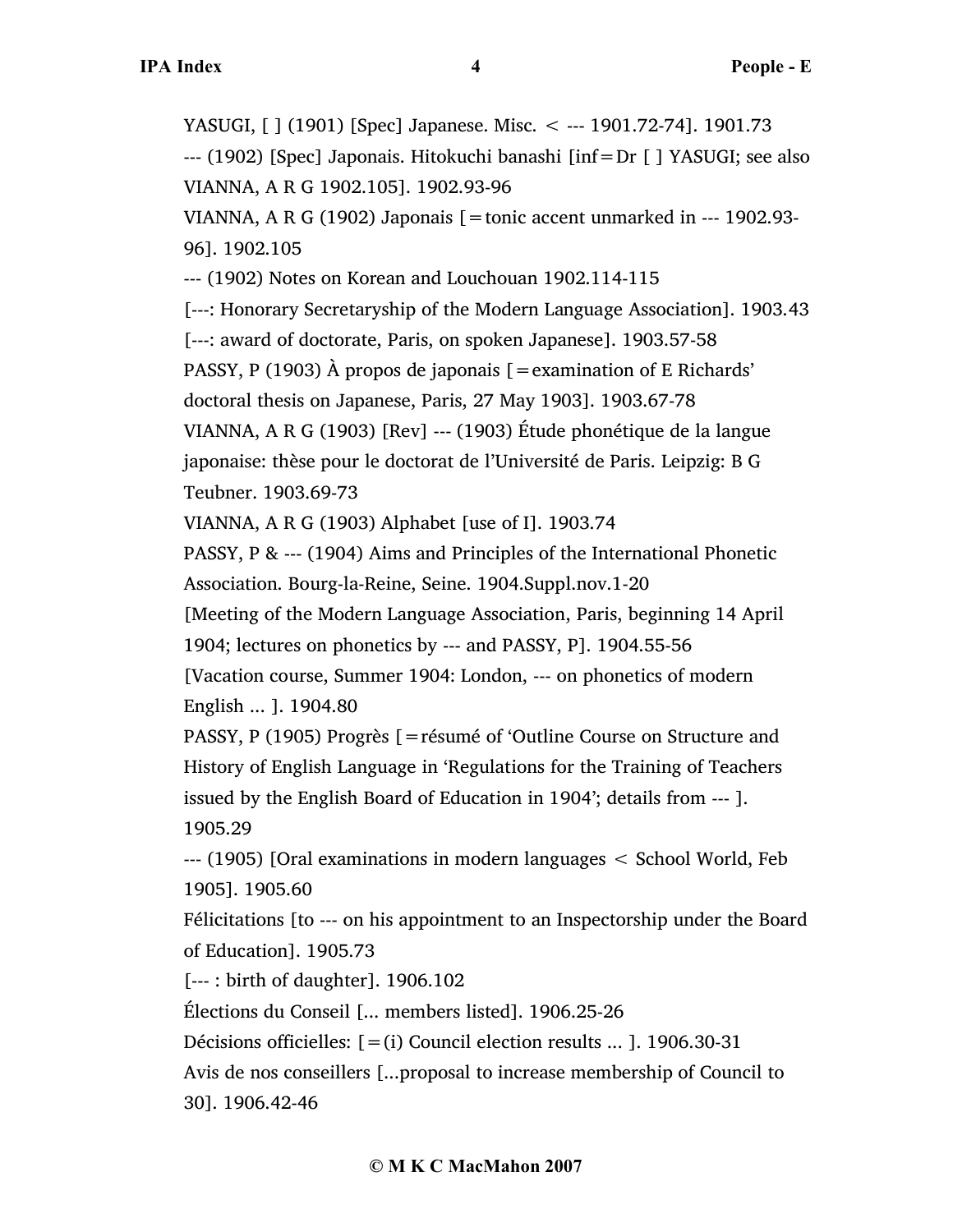--- (1907) Die japanischen Laute [see KEWITSCH, G 1907.62-66]. 1907.85 [Election results]. 1908.29-30

--- (1908) [Spec] London dialect (Cockney). Lines of Tennyson as recited by a London schoolboy; the same in Standard Southern English pronunciation. 1908.112

[Membership of Council 1908]. Exposé des Principes (1908). 1908.Suppl.2- 3

PASSY, P (1909) Avis de nos conseillers  $[=(i)$  DJ proposed as Assistant Secretary of the af (ii) 'scientific supplement' proposed (iii) future of Partie des élèves (iv) phonetics exams (v) advanced certificate (vi) alphabet].

1909.44-47, 74-76, 77-79, 97-101

[Election results]. 1910.32-33

[Election results]. 1912.18-19

PASSY, P (1912) The Principles of the International Phonetic Association. 1912.Suppl.sept-oct.1-40

The Principles of the International Phonetic Association. 1912.Suppl.septoct.4

[Election of Council; composition of present Council; Proposals: Honorary membership for BREUL, K; phonetic symbols to be printed on cards (<MILLS-BAKER, F); articles in orthography in the mf; alphabet; deficit]. 1912.89-91

[Council decisions: ... proposal by MILLS-BAKER,F; articles in orthography in the mf; alphabet; see 1912.89-91]. 1912.114-115

[Councillors' views]. 1912.126-131

--- (1913) English short e 1913.120

[Election results]. 1914.18-19

Décisions officielles  $[=(i)$  Council for 1928 as for 1927 (ii) D Jones to be Secretary of the IPA in succession to P Passy (iii) D Jones to represent the af at the 1st International Congress of Linguists (iv) New symbols adopted (v) Honorary memberships for A Meillet and G Morgenstierne]. 1928.51-53

[Election results]. 1929.10-11

[Election results]. 1931.17-18

[Election results]. 1933.17-18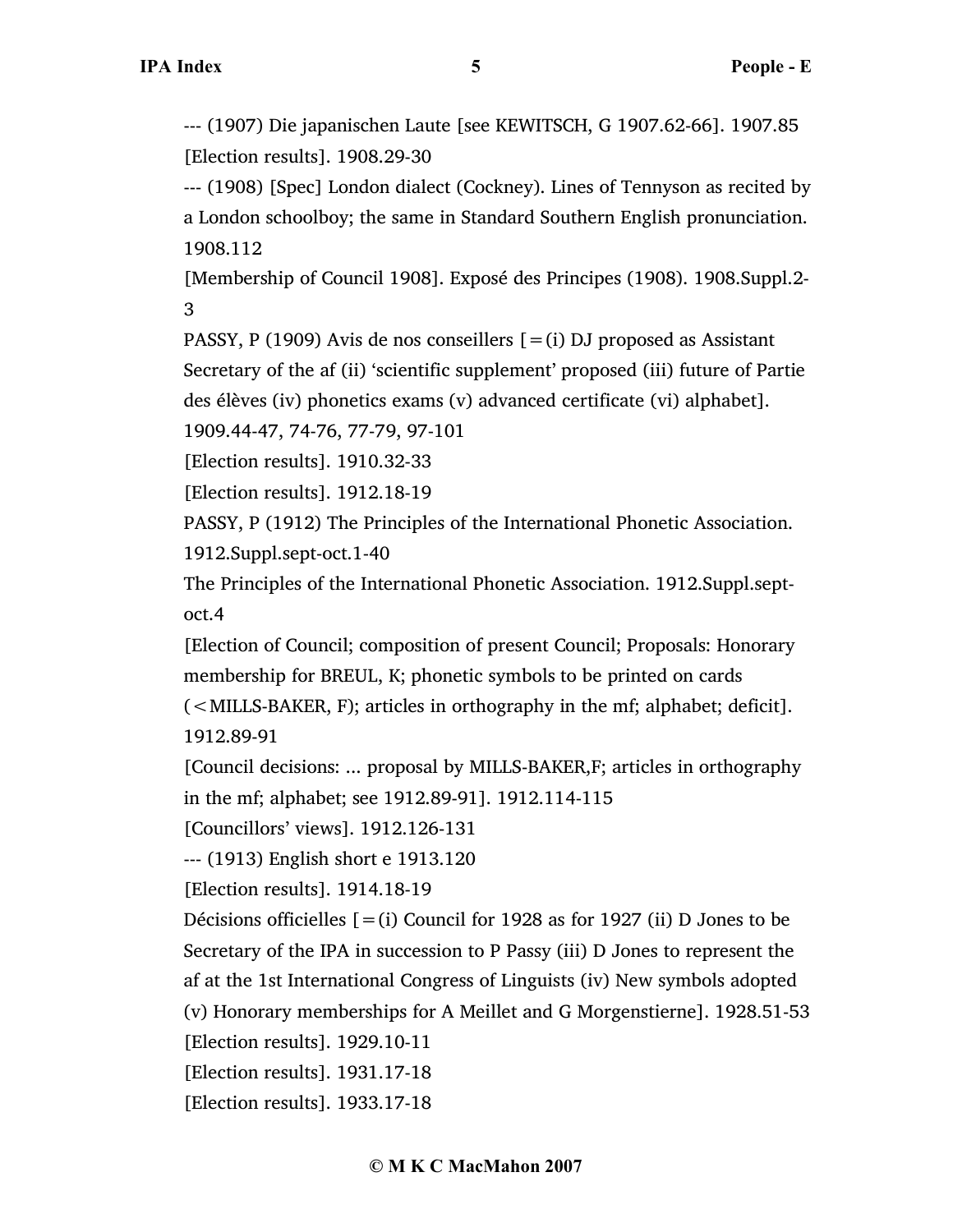Avis de nos conseillers [=Alphabet: retroflexed central vowel; labial-velar stops]. 1934.25-27

[Election results]. 1935.19-20

[Election results]. 1937.janv-mars.81-82

[Election results]. 1939.17,37

--- (1941) Tribute to Paul Passy. 1941.55

JONES, D (1948) E R Edwards [=obituary]. 1948.20

EDWARDS, G (Miss): 1912.27 (eng), 1913.12 (eng), 1914.Suppl.6 (eng)

EDWARDS, M F: 1930.17 (usa), 1932.20 (usa), 1934.34 (usa)

EDWARDS, Percival

[Rev] --- & BAKER, J W (1923) Ejercicios de Gramática Española para Principiantes. Cambridge: W Heffer & Sons. 1924.13

```
EDWARDS, W H: 1902.73 (eng), 1903.6 (eng), 1904.5 (eng), 1904.59, 1905.5
```
(eng), 1906.6 (eng), 1907.7 (eng), 1908.7 (eng), 1909.7 (eng)

EECK, Margret (Frl): IPA exam result (German). 1912.132

EEG LARSSEN, Th: 1898.17 (nor), 1899.17 (nor), 1899.35

EEGHEM: see VAN EEGHEM

EENEBERG  $\sim$  ENEBERG, Gisela (Nti): 1902.146 (fra), 1903.3 (fra), 1903.30

(fin), 1904.17 (fin), 1904.60

[--- : marriage]. 1903.58

EFTYCHIOU, Eftychia (Ms): 2005.128 (eng)

EGAN, Alfred: 1911.66 (ger), 1912.35 (ger), 1913.19 (ger), 1913.127 (ger),

1914.Suppl.13 (ger)

--- (1911) [Spec] Deutsch (Aussprache der Gebildeten von Frankfurt am Main). Die junge Schwalbe. 1911.184-185

--- (1911) [Spec(Stud)] Deutsch. < HEBEL, J P Der Schätzkästlein. 1911.187

--- (1912) [Spec(Stud)] Deutsch. PLATEN, A von Der Pilgrim vor Sankt Just. 1912.72

EGER, Netten (Frk): 1894.145 (nor), 1895.11 (nor)

EGESDAL, Steven M: 1994.49 (usa), 1998.123 (usa)

EGGELING, [ ]: 1902.9 (ger), 1903.9 (ger), 1903.48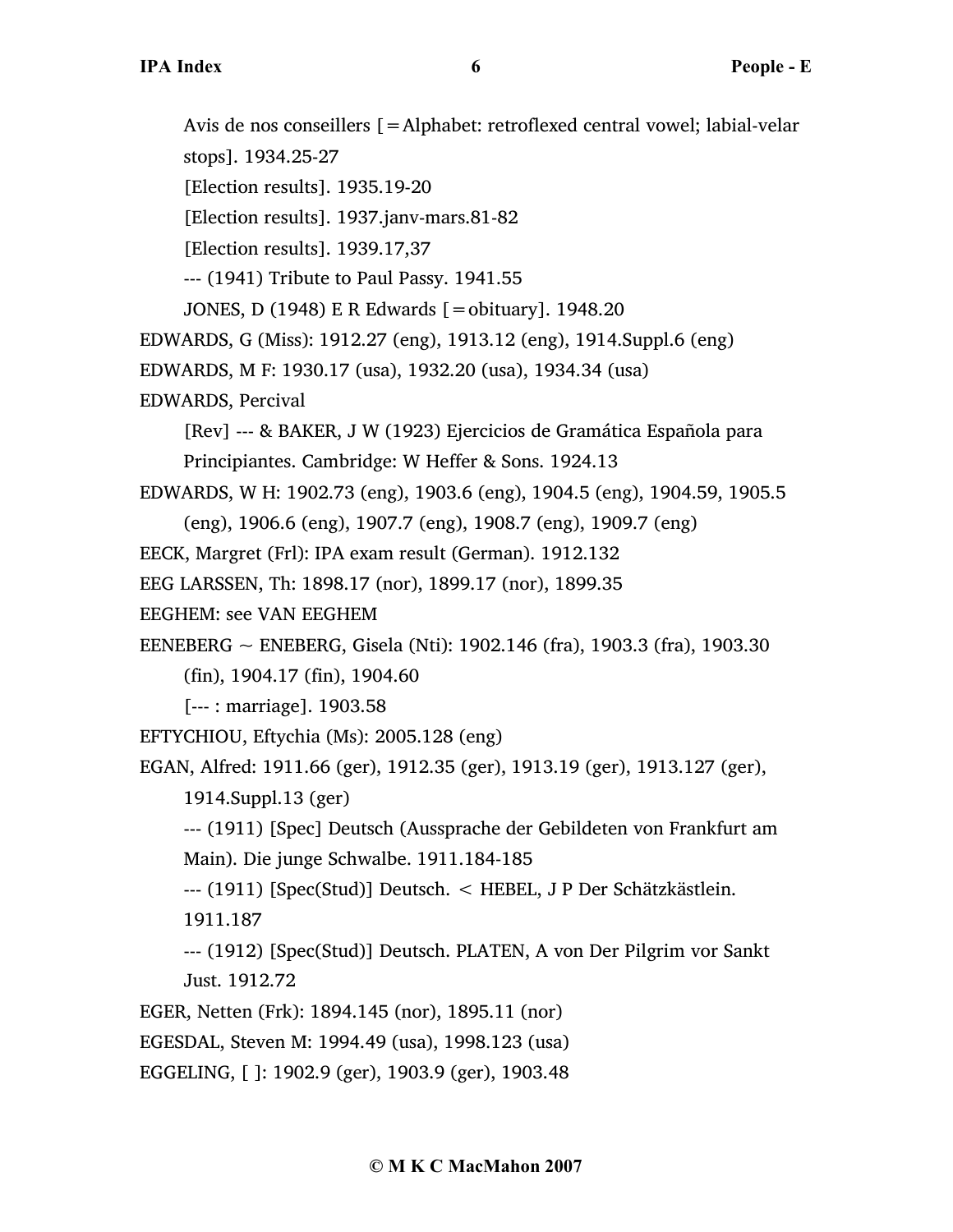EGGERT, Bruno (Dr): 1899.130 (ger), 1900.janv.9 (ger), 1901.30 (ger), 1902.9 (ger), 1903.9 (ger), 1903.48

EGGERT, C A (Dr): 1893.58 (usa), 1894.13 (usa), 1894.27

EGIDY, K von: 1912.132 (ger), 1913.19 (ger), 1914.Suppl.13 (ger)

EGILSSON, Gunnar: 1907.54 (ice), 1908.22 (ice), 1909.24 (ice), 1910.23 (ice),

1911.31 (den), 1911.31 (ice), 1912.46 (ice), 1913.30 (ice), 1914.Suppl.21 (ice)

EHLERS, E S: 1897.93 (den), 1898.15 (den), 1899.16 (den), 1899.35,

1900.janv.17 (den), 1901.18 (den)

EHLERT, Ida (Frl): 1913.151 (rus), 1914.Suppl.23 (rus)

EHRENBERG, H (Frl): 1930.14 (ger), 1932.16 (ger), 1934.31 (ger), 1936.37 (ger), 1938.16

EHRENBERG, Hildegard (Miss): 1908.62 (eng), 1908.122 (ger), 1909.13 (ger) --- (1925) [Spec(Stud)] Deutsch. < WAßERMANN, J Das Gänsemännchen

(Kap 13). 1925.Textes pour nos élèves 5.Suppl[2].iii-iv

--- (1927) [Spec(Stud)] Deutsch. < BAASEWITTS, G von Peterchens Mondfahrt. 1927.23-24

--- (1927) [Spec(Stud)] Deutsch. < LIENHARD, F Thüringer Tagebuch. 1927.35-36

EHRENSPERGER, A (Miss): 1897.93 (eng), 1898.5 (eng), 1898.35

EHRHARDT  $\sim$  ERHARDT, Justus Back Bay (Prof): 1899.34 (usa), 1900.janv.21 (usa), 1900.févr-mars.20, 1901.22 (usa), 1901.48, 1914.60 (usa) JONES, D (1914) Variant pronunciations [=ANGINA, ARBUTUS, DAHLIA, HIMALAYA, HYDRANGEA; alternative pronunciations given by --- ]. 1914.71

EHRICHT, Ch ~ M: 1898.7 (ger), 1898.66 (ger), 1899.8 (ger), 1900.janv.9 (ger), 1901.9 (ger), 1901.30 (ger), 1902.9 (ger), 1903.9 (ger), 1904.8 (ger), 1905.8 (ger), 1906.11 (ger), 1907.12 (ger), [death] 1907.34

EHRSTRÖM, A (Nti): 1891.85 (fra), 1891.93 (fin), 1892.11 (fin), 1893.11 (fin), 1894.12 (fin)

EICHENBERG, S: 1890.17 (ger), 1890.88 (ger), 1891.4 (ger), 1891.30

EICHENDORFF, Joseph von

## **© M K C MacMahon 2007**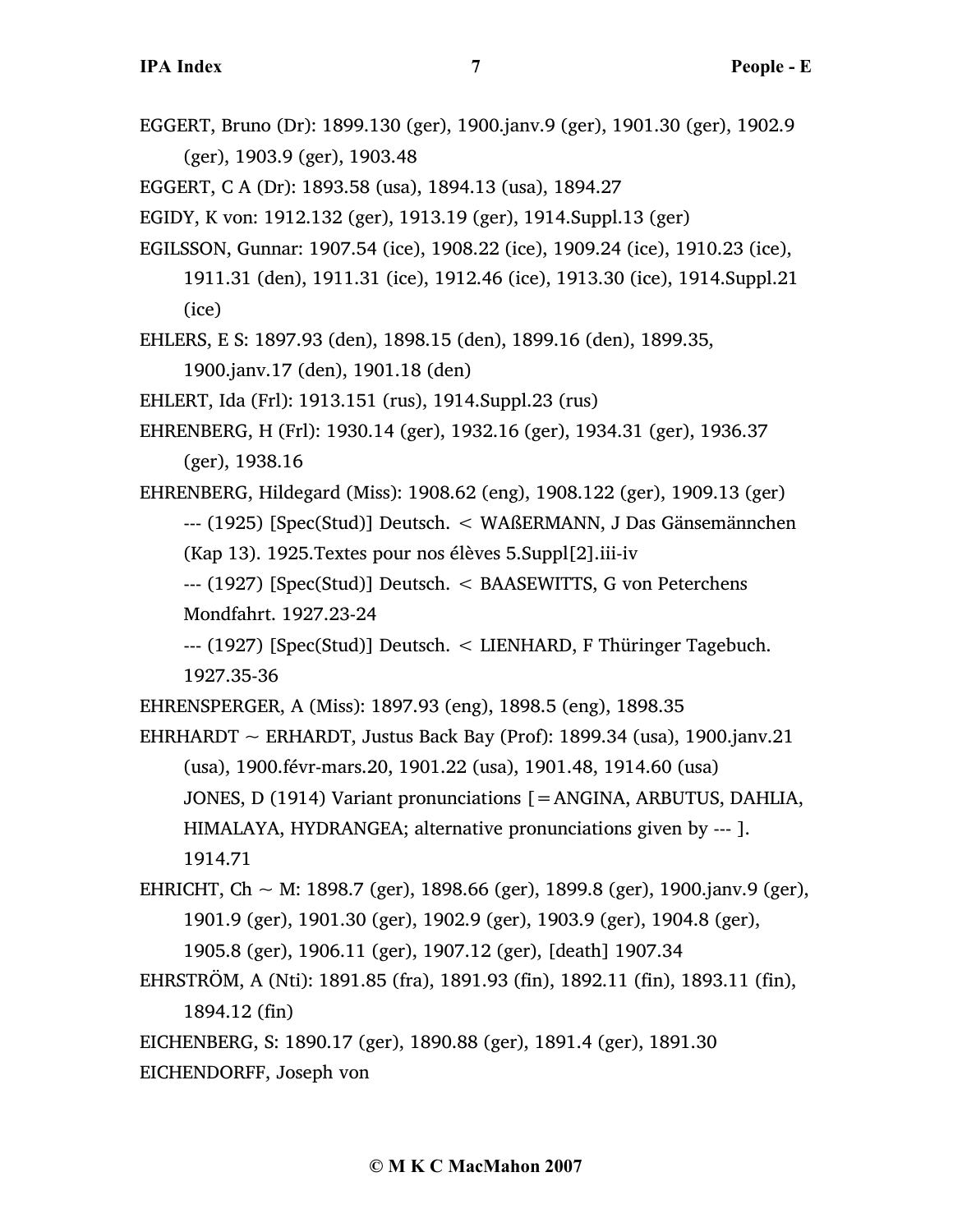JÄGER, L (1925) [Spec(Stud)] Deutsch.  $\lt$  --- Aus dem Leben eines

Taugenichts. 1925.Textes pour nos élèves 6.Suppl.juil-sept.iii-iv,

[Spec(Stud)] Deutsch. Weite Lautschrift. < --- . 1935.16-17, 1935.34,

1935.55, 1935.69, 1936.19, 1937.25, 1937.53-54, 1937.75-76

- EICHHOFF, Th (Dr): 1896.212 (ger), 1897.20 (ger), 1897.110 (ger), 1897.158, 1897.178 (ger), 1898.7 (ger), 1899.8 (ger), 1900.janv.9 (ger), 1901.6 (eng), 1901.86 (ger), 1902.9 (ger), 1903.9 (ger), 1903.48
- EICHLER, Albert (Prof): 1910.18 (auh), 1911.25 (auh), 1912.40 (auh), 1912.135 (auh), 1913.24 (auh), 1914.Suppl.16 (auh)

EICHMAN, P Richard: 1965.34 (usa)

EICKER, H

WARD, I C (1926) [Rev] DEUTSCHBEIN, M, MUTSCHMANN, H & ---

(1926) Handbuch der englischen Grammatik. Leipzig: Quelle & Meyer. 1926.17

EIDEM-ANDERSON  $\sim$  EIDEM, P (Frk): 1888.Dec.489/89 (swe), 1889.2 (swe), 1889.18 (swe), 1890.4 (swe), 1891.4 (swe), 1891.29 (swe), 1892.9 (swe)

EIJKMAN, L P H (Dr): 1892.7 (net), 1893.7 (net), 1894.8 (net), 1895.9 (net), 1896.10 (net), 1897.27 (net), 1898.14 (net), 1899.15 (net), 1900.janv.16 (net), 1901.17 (net), 1902.15 (net), 1902.34 (net), 1903.14 (net), 1904.13 (net), 1905.13 (net), 1906.16 (net), 1907.18 (net), 1908.19 (net), 1909.20 (net), 1910.20 (net), 1911.27 (net), 1912.42 (net), 1913.26 (net), 1914.Suppl.18 (net), 1928.65 (net), 1930.15 (net), 1932.17 (net), 1932.71 (net), 1934.32 (net), 1936.38 (net), [death] 1938.16 [Election results]. 1929.10-11, 1931.17-18, 1933.17-18 Avis de nos conseillers [=Alphabet: retroflexed central vowel; labial-velar stops]. 1934.25-27 [Election results]. 1935.19-20, 1937.janv-mars.81-82 Avis de nos conseillers. 1937.38-44

[Council: ... death of L P Eijkman]. 1938.15

EIMBCKE  $\sim$  EIMBOKE, Bertha (Frl): 1894.113 (ger), 1894.170 (fra), 1895.5

(ger)

EIMBOKE: see EIMBCKE  $\sim$  EIMBOKE

EISELMEIER, John: 1914.82 (usa), 1925.Suppl.5 (usa)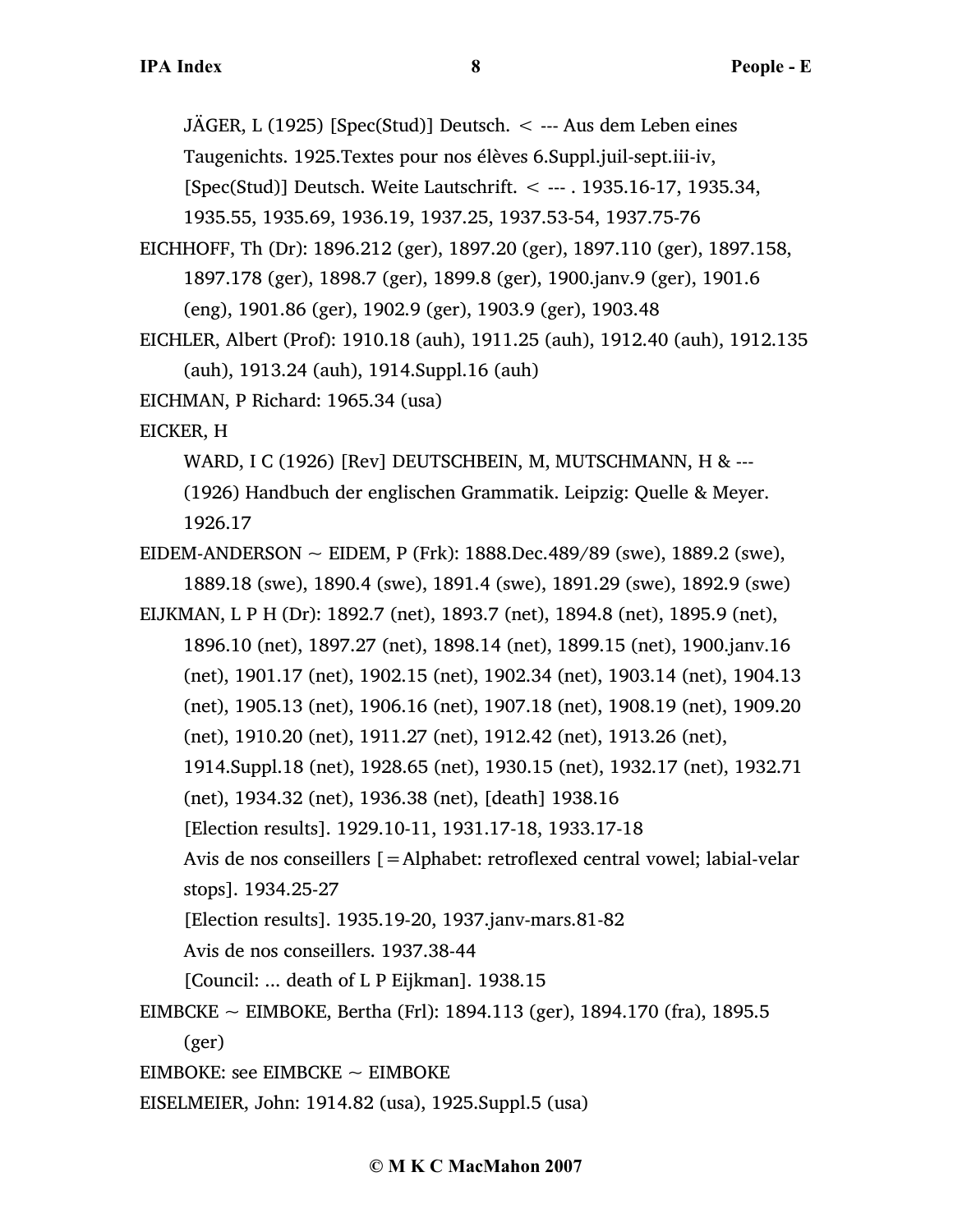EISENSTÄDTER, Oskar: 1952.18 (aur), 1952.Suppl.v (aur)

EISSING, E: 1938.33 (ger)

EITREM, N: 1902.2 (fra), 1903.2 (fra)

EITZEN, Hermann: 1906.11 (ger), 1906.78 (ger), 1906.94 (ger), 1907.12 (ger), 1907.78 (ger), 1908.12 (ger), 1909.13 (ger), 1909.72 (ger), 1910.13 (ger), 1911.21 (ger), 1911.131 (ger), 1912.35 (ger), 1912.135 (ger), 1913.19 (ger), 1914.Suppl.13 (ger)

EIXARCH, Felipe: 1901.122 (spa), 1902.15 (spa), 1903.15 (spa), 1903.30

EKBLOM, Richard E: 1910.94 (swe), 1911.31 (swe), 1912.46 (swe), 1913.31 (swe), 1914.Suppl.21 (swe), 1914.83 (swe)

[Rev] --- (1911) Rysk Grammatik. Stockholm: A Bonnier. 1912.83

--- (1912) On the pronunciation of Russian [incl Sol and NWS]. 1912.99- 104

--- (1912) [Spec] Russian. Sol; NWS. 1912.101-102

--- (1914) [Rev] GOODWIN, H B [nd] Svenskt-tyskt parlörlexikon.

Stockholm: P A Norstedt & Söners Förlag. 1914.68-69

EKELUND, Alfred: 1893.9 (swe), 1894.11 (swe), 1894.27, 1895.12 (swe)

EKELUND, Sam: 1895.54 (swe), 1896.14 (swe), 1896.35

EKHOLM, Agda (Nti): 1899.53 (fra), 1899.66 (fra), 1899.83 (fin), 1900.janv.20

(fin), 1900.févr-mars.20

EKLUND, A: 1904.153 (fin)

EKLUND, Hj: 1905.17 (fin), 1906.20 (fin), 1906.70 (fin), 1907.23 (fin), 1908.23 (fin)

EKLUND, Robert: 2000.114 (swe), 2005.128 (swe)

EKMAN, Eemil: 1893.73 (fin), 1894.12 (fin), 1894.26

EKPENYON, E I

WARD, I C (1929) [Spec] Efik [Calabar; inf  $=$  --- ]. The Elephant, the Worm and the Tortoise. 1929.17-19

EKSTRAND, A (Frk): 1896.135 (fra), 1896.148 (swe), 1898.17 (swe), 1899.18 (swe), 1900.19 (swe), 1900.févr-mars.20, 1903.18 (swe), 1904.16 (swe), 1904.60

EKSTRAND, K: 1896.211 (swe), 1897.30 (swe), 1898.17 (swe), 1898.36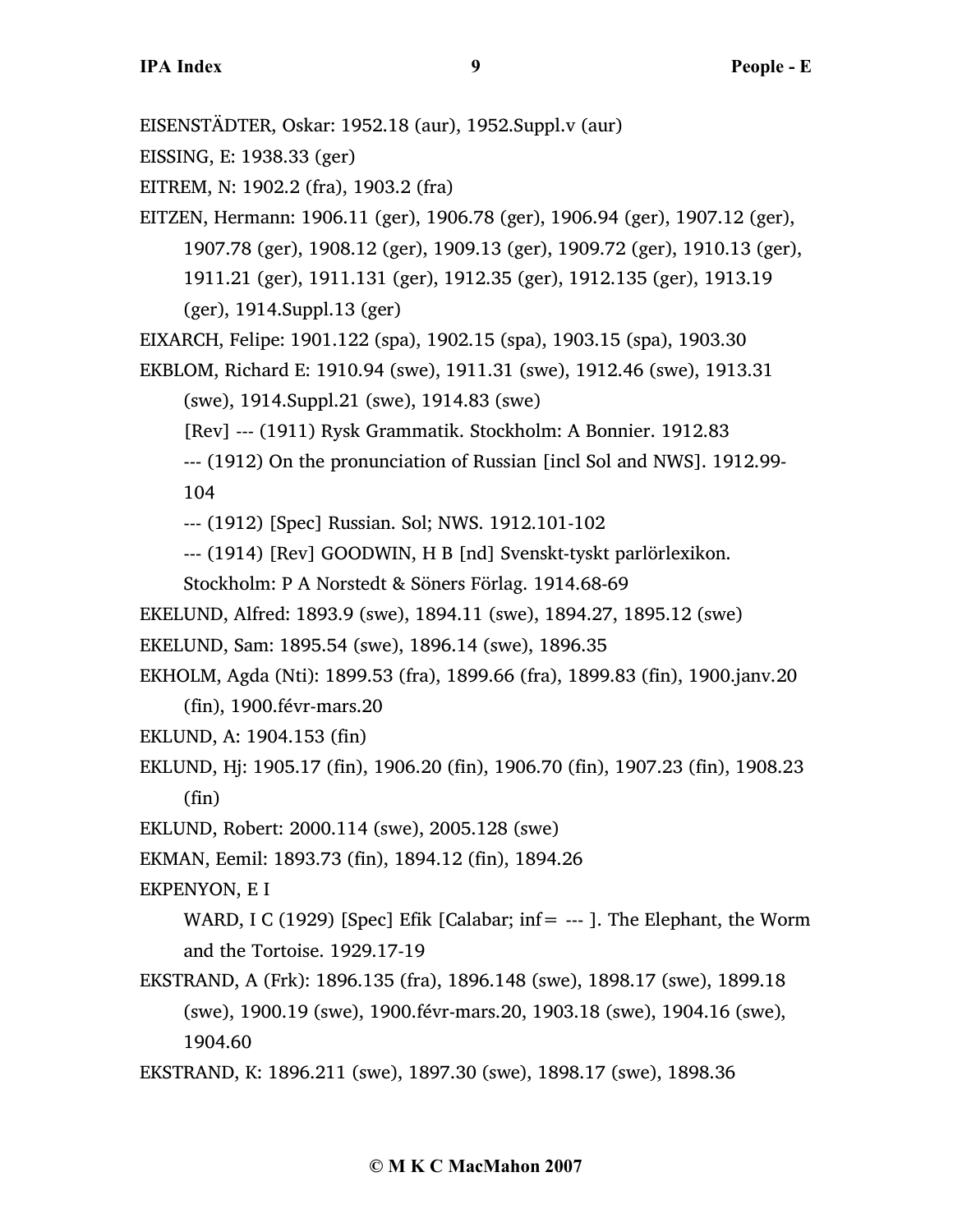ELBÈR, No: 1899.82 (fra), 1900.janv.3 (fra), 1901.3 (fra), 1902.3 (fra), 1903.3 (fra), 1904.3 (fra), 1904.59, 1905.3 (fra)

ELDER, [ ]

Décisions officielles  $[=(i)$  Council for 1928 as for 1927 (ii) D Jones to be Secretary of the IPA in succession to P Passy (iii) D Jones to represent the af at the 1st International Congress of Linguists (iv) New symbols adopted (v) Honorary memberships for A Meillet and G Morgenstierne]. 1928.51-53

ELDER, Jane B (Miss): IPA exam result (German). 1909.77

ELDER, Mitchell J: 1946.41 (nzl), 1949.15 (nzl)

ELDRIDGE, R C: 1910.167 (usa), 1911.34 (usa), 1912.50 (usa), 1913.35 (usa), 1914.Suppl.25 (usa) [Copies available of --- A Phonetic Alphabet and Six Thousand Common

English Words]. 1914.11

ELERT, Claes-Christian (Prof): 1959.48 (swe), 1961.Suppl.vi (swe), 1966.18 (swe), 1970.25 (swe), 1972.Suppl.10 (swe), 1975.Suppl.14 (swe), 1978.Suppl.15 (swe), 1981.Suppl.15 (swe), 1990.ii.57 (swe), 1994.49

(swe), 1998.123 (swe), 2000.114 (swe), 2005.128 (swe)

TOOLEY, O M (1967) [Rev] --- (1966) Allmän och svensk fonetik.

Stockholm: Almqvist & Wiksell. 1967.41-42

Council elections [=results]. 1985.5

International Phonetic Association, Council (1986-1990) 1986.ifc,

1987.July.ifc, 1987.Dec.ifc, 1988.July.ifc, 1988.Dec.ifc, 1989.July.ifc,

1989.Dec.ifc, 1990.July.ifc, 1990.Dec.ifc

ELFES, [ ] (Dr): 1894.65 (ger), 1895.5 (ger), 1895.32, 1896.6 (ger), 1897.20 (ger), 1898.7 (ger), 1899.8 (ger), 1899.35

--- (1896) Französische Neuphilologen [=Meeting of the Neuphilologische Sektion der 43 Versammlung deutscher Philologen und Schulmänner, Cologne; incl résumé of paper by P Rossmann; see also J Spieser 1896.95]. 1896.22-24

SPIESER, J (1896) Deutsche Aussprache  $[$  = query about the use of  $[f]$  and [v] in --- 1896.22-24]. 1896.95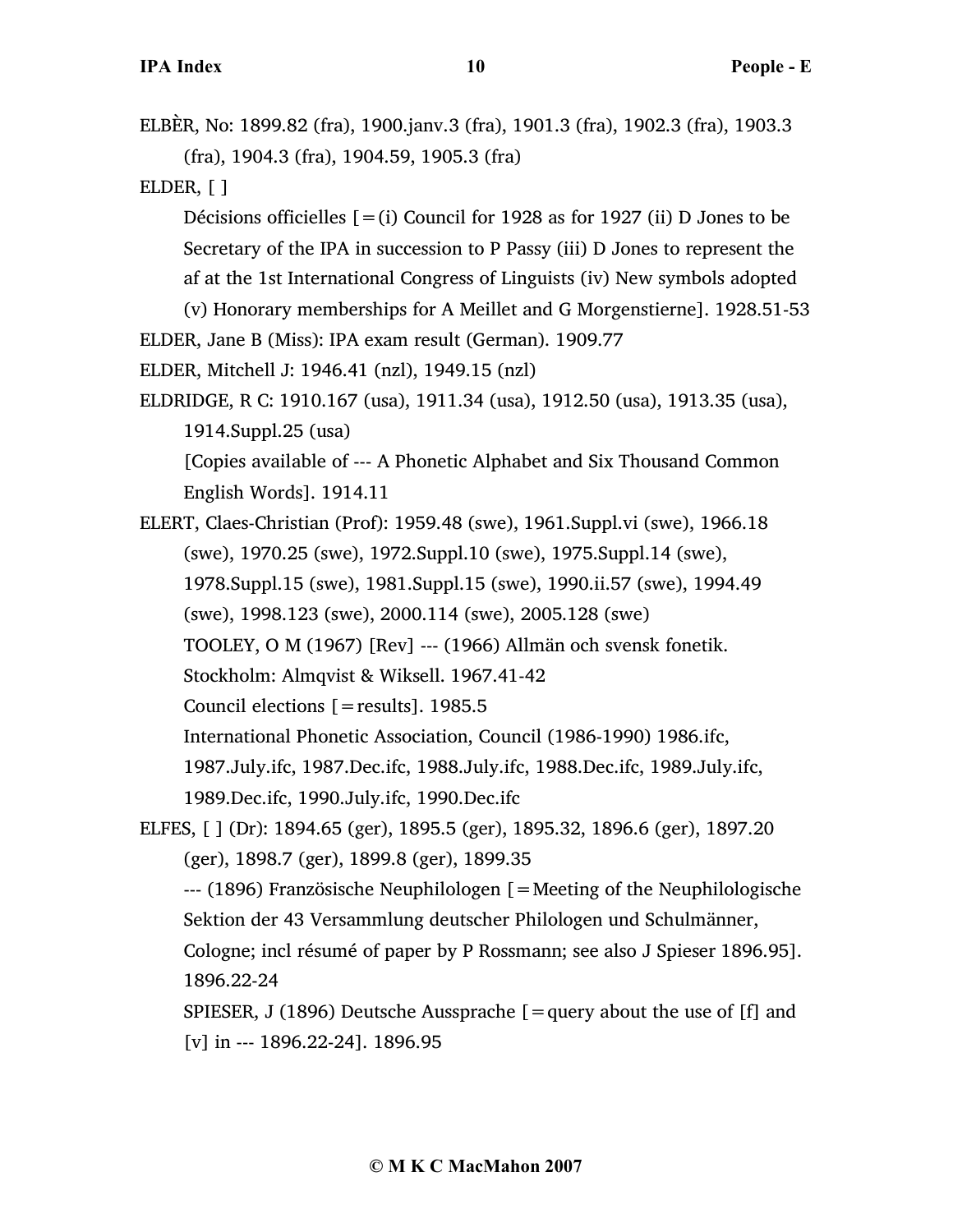ELFRATH,  $H \sim K$ : 1895.5 (ger), 1895.32, 1896.6 (ger), 1896.212 (ger), 1897.20 (ger), 1897.51, 1898.50 (ger), 1899.8 (ger), 1899.35, 1900.févr-mars.18 (ger), 1901.9 (ger), 1901.47

ELFSTRAND, Daniel (Dr): 1887.June.187 (swe), 1888.janv.26/2 (swe), 1889.4 (swe), 1889.65 (swe), 1889.73 (swe), 1890.4 (swe), 1909.114 (swe), 1910.24 (swe), 1911.31 (swe), 1912.47 (swe), 1913.31 (swe), 1914.Suppl.21 (swe), 1925.Suppl.5 (swe), 1930.16 (swe) PASSY, P (1891) [Rev] [na] (1889-91) Småskrifter om Språkundervisning.

Upsala: Almqvist ock Wiksell. 1891.126

EL-HALEESE, Y (Dr): 1972.92 (jor)

ELIÄSON, G E: 1894.25 (swe), 1895.12 (swe), 1895.32

ELIOT, Charles (Sir)

[Spec(Stud)] English. Broad transcription.  $\lt$  --- Letters from the Far East. 1935.69, 1936.64

ELIOT, George

ARMSTRONG, L E (1921) [Spec(Stud)] English (Southern). A Passage from --- The Mill on theFloss. 1921 Textes pour nos élèves 1, 1921.3-4

ARMSTRONG, L E (1923) [Spec(Stud)] English (Southern). A Passage from

--- Silas Marner. 1923. Textes pour nos élèves 3. 1923.Suppl.janv-mars.iii

ARMSTRONG, L E (1923) [Spec(Stud)] English (Southern). A Passage from

--- Silas Marner (continued). 1923.Textes pour nos élèves 3.Suppl.juilsept.xi-xii

JONES, D (1929) [Spec(Stud)] English. Simplified transcription < --- Adam Bede. 1929.50-51

[Spec(Stud)] English. Broad transcription.  $\lt$  --- The Mill on the Floss. 1937.janv-mars 1937.78

[Spec(Stud)] English (Southern British). Broadest transcription. < --- 1941.8

ELLINEN, M (Frk): 1891.69 (fra), 1891.93 (fin), 1892.11 (fin), 1893.11 (fin), 1894.12 (fin)

ELLINGER, [ ] (Frl): 1895.30 (ger), 1895.76 (ger), 1896.6 (ger), 1897.20 (ger) ELLIOTT STOCK, [ ]: 1930.12 (eng), 1932.14 (eng)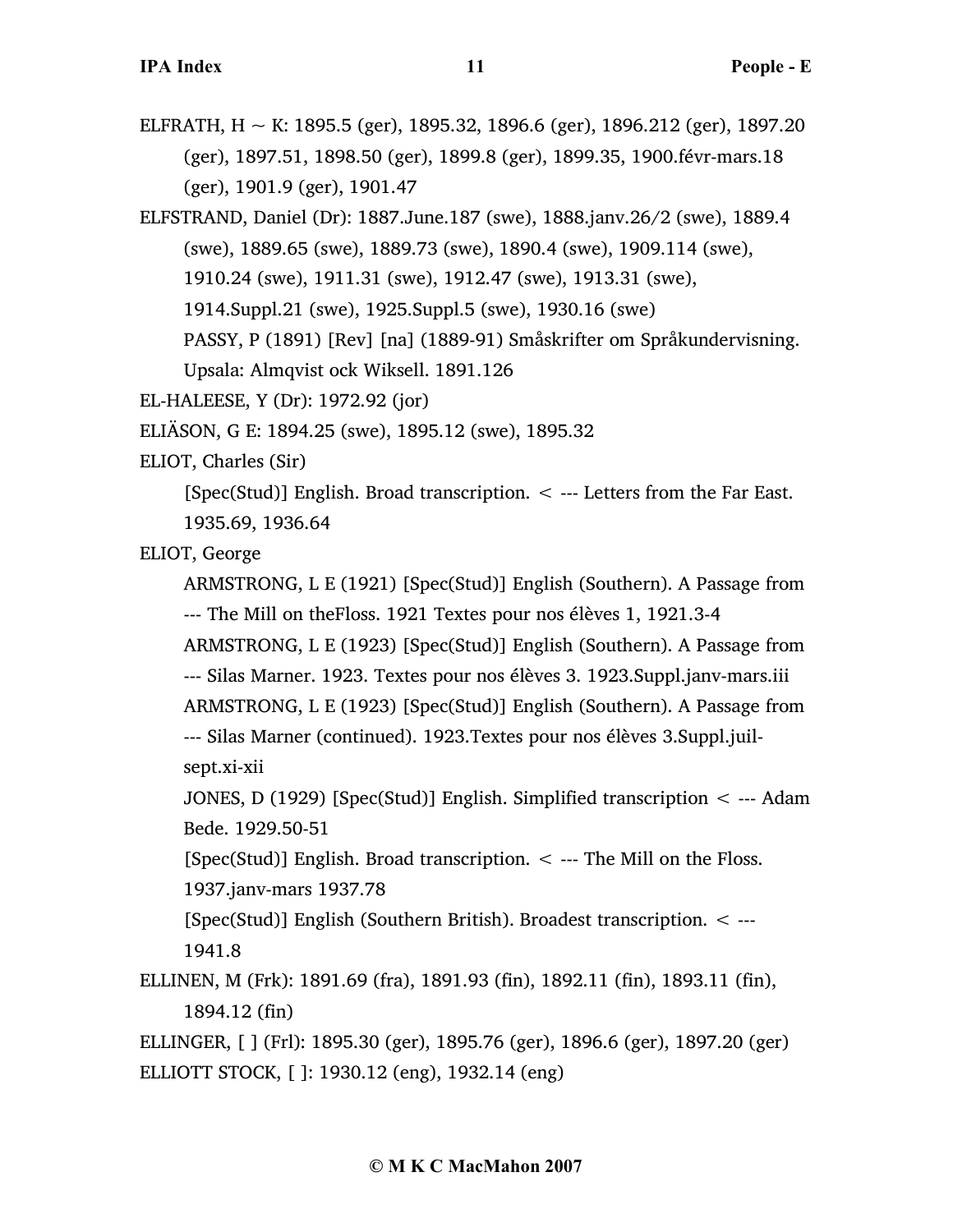ELLIOTT, A Marshall (Prof): 1887.Feb.[1] (usa), 1893.85 (usa), 1894.1 (usa), 1895.1 (usa), 1896.1 (usa), 1897.15 (usa), 1898.1 (usa), 1899.1 (usa), 1900.janv.2 (usa), 1901.1 (usa), 1902.1 (usa), 1903.1 (usa), 1904.1 (usa), 1905.1 (usa), 1906.1 (usa), 1907.1 (usa), 1908.1 (usa), 1909.1 (usa), 1910.1 (usa), 1911.9 (usa), 1912.22 (usa), 1913.6 (usa), 1914.Suppl.1 (usa)

[Phonetics taught in Johns Hopkins University, Baltimore, by --- ].

1893.168 [< MENGER, L E]

MENGER, L E (1893) A note on American pronunciation  $\lceil = \text{non-} \rceil$ 

diphthongal pronunciation of certain vowels, vowel of CLASS, elisions in

rapid speech, non-rhotic system and allophones of  $/r/$ , intervocalic  $/t/$ ;

born in Mississippi]. 1893.168-71 [See also STAPLES, J H 1894.117-19]

[Councillors' views]. 1912.126-131

ELLIOTT, Arthur Cozens

[Rev] --- (1922) A Reform Spanish Handbook. London: Mills & Boon Ltd. 1924.13

ELLIOTT, G H: 1906.77 (irl), 1907.7 (irl), 1908.7 (irl), 1909.7 (irl)

ELLIOTT, M J (Rev Dr): 1925.Suppl.5 (eng), 1930.12 (eng), 1932.14 (eng),

1932.71 (eng), 1934.29 (eng), [death] 1935.58

ELLIS, Alexander John

Death of Dr Ellis [< The Times, 3 November 1890]. 1890.103

SOAMES, L (1890)  $[=(i)]$  phonetic notation in the mf (ii) standard form of English speech]. 1890.19-22. Corr: 1890.38

LOCAL, J (1983) Making a transcription: the evolution of A J Ellis's Palaeotype 1983.2-12

ELLIS, C E: 1953.24 (eng), 1961.Suppl.iii (eng), 1972.Suppl.12 (eng),

1975.Suppl.15 (eng), 1978.Suppl.16 (eng), 1981.Suppl.17 (eng)

ELLIS EVANS: see EVANS, Trevor Ellis

ELLIS, H D: 1907.89 (eng), 1908.7 (eng), 1909.7 (eng), 1910.7 (eng), 1911.14

(eng), 1912.27 (eng), 1913.12 (eng), 1914.Suppl.6 (eng)

ELLIS, Stanley

<sup>---</sup> (1964) Hypercorrect dialectal pronunciations 1964.2-3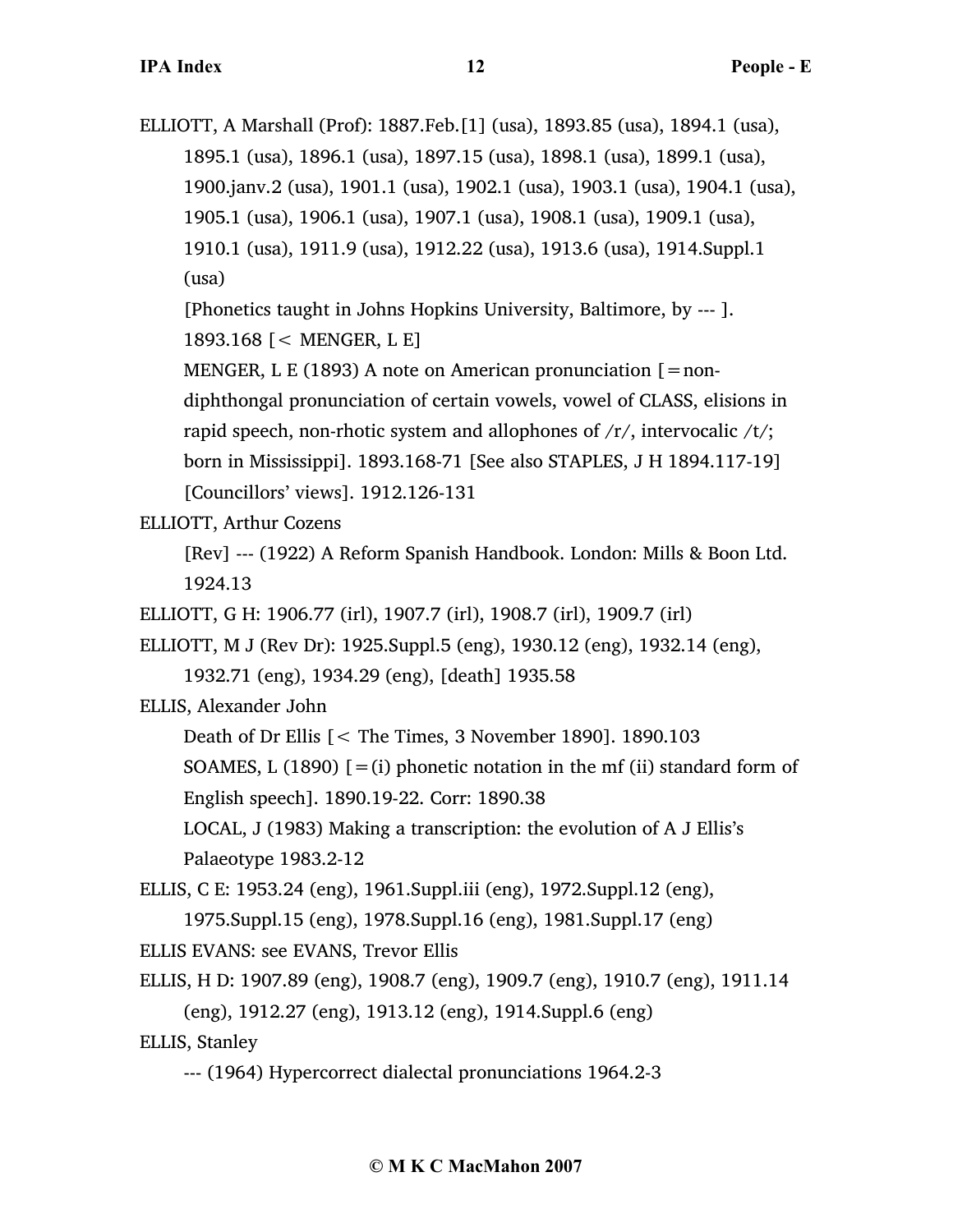ELLIS, Winifred (Miss): 1910.7 (sco), 1911.14 (eng), 1912.27 (eng), 1913.12

(eng), 1913.88 (eng), 1914.Suppl.6 (eng), 1925.Suppl.5 (yug)

--- : IPA exam results: German, 1909.117; French, 1910.33

[--- : establishment of a small linguistics and phonetics institute for foreign students in England]. 1910.134

ELLISON, Louise (Miss): 1965.16 (usa)

ELLWOOD, R D (Rev)

JONES, D (1913) [Spec] Dialect of North West Lancashire [Torver, near Coniston; inf= --- ]. Blowin' t' Candle out. 1913.104

JONES, D (1913) [Spec] Dialect of North West Lancashire (Torver, near

Coniston)  $\text{inf} = -1$ . NWS. 1913.141-142

ELMALEH, J: 1948.16 (egy), 1949.14 (egy), 1952.Suppl.x (egy)

ELMEDLAOUI, Mohamed

NATHAN, Geoffrey S (2004) [Rev] DELL, François & --- (2002) Syllables in Tashlhiyt Berber and in Moroccan Arabic. Dordrecht & Boston: Kluwer Academic Publishers. 2004.215-217

ELMQUIST, K (Miss): 1914.82 (sco)

ELORDIETA, Gorka

--- & HUALDE, José Ignacio (2003) Tonal and durational correlates of accent in contexts of downstep in Lekeitio Basque [infs= 5 females, aged 29 - 40]. 2003.195-209

ELSING, W T (Rev)

Teaching English [to Polish Jews in New York by A Knoflach; use of the phonetic method; <New York Tribune, 9 January 1892]. 1892.44-45 ELWALL, A (Mr)

[La Réunion des professeurs de langues vivantes (Pres: A Elwall): discussion of proposed changes to modern language curriculum of Baccalauréat]. 1887.Sept.316

ELWERT, N G: 1896.84 (ger), 1896.116, 1897.20 (ger), 1897.51, 1898.114 (ger), 1898.130, 1899.8 (ger), 1899.35

ELWORTHY, Helen (Miss): 1912.27 (eng), 1913.12 (eng), 1914.Suppl.6 (eng) --- : IPA exam result (German). 1912.19

EMANUEL, [ ] (Dr)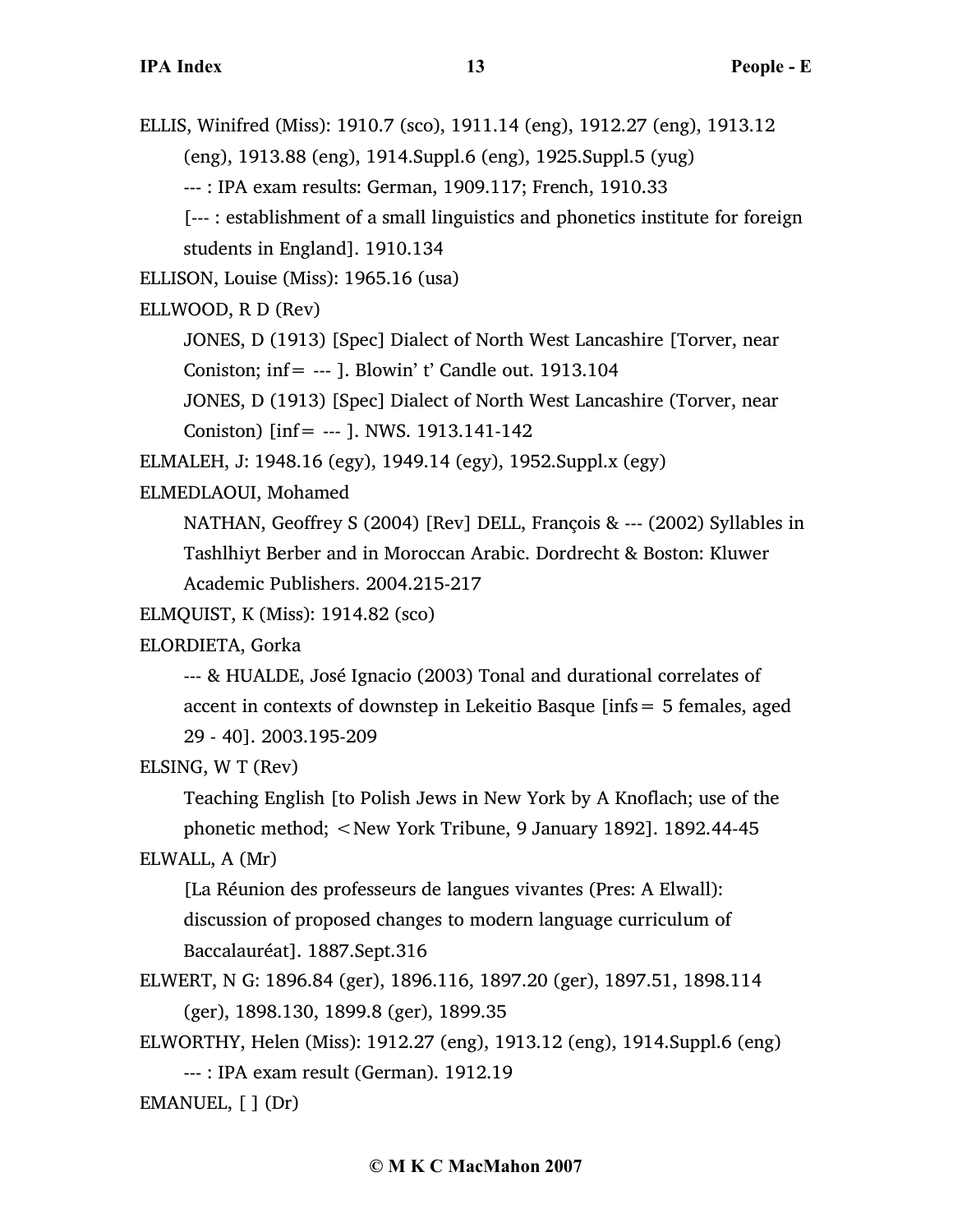[25th anniversary of the invention of the post-card]. 1894.123 EMDEN (Ostfriesland), Oberlyzeum (ger): 1936.37, 1938.33 EMELEUS, Irene (Frk): 1897.73 (fin), 1899.19 (fin), 1899.36 EMERSON, Ralph Waldo DAVIS, E B (1953) [Spec(Stud)] English (Standard North-Eastern American). < --- The World-Soul. 1953.21-22 EMERY, L (Miss): 1905.18 (usa), 1906.22 (usa), 1907.3 (fra), 1908.3 (fra), 1908.92 EMMOTT, G B (Miss): 1903.6 (eng), 1904.5 (eng), 1904.59 EMSLEY, Bert (Dr): 1934.36 (usa), 1936.40 (usa), 1938.36 (usa), 1949.11 (usa), 1952.Suppl.vii (usa), 1955.Suppl.vii (usa), 1961.Suppl.ix (usa) --- & SHOHARA, J (1955) [Rev] GERHARD, R H (1954) General American Pronunciation: a phonetic reader for Japanese students. Tokyo: Sanseido. 1955.12-13 EMSLIE, John: 1994.49 (eng), 1998.123 (eng) EMSON, E: 1925.Suppl.5 (eng) ENBLOM, V: 1888.Nov.457/81 (swe), 1889.4 (swe), 1890.4 (swe), 1891.4 (swe), 1892.9 (swe) ENDERLEIN, Erich: 1908.91 (ger), 1909.13 (ger), 1909.95 ENDO, [ ]: 1902.98 (jap), 1903.23 (jap), 1904.21 (jap), 1904.60 ENDRESS, [ ]: 1902.3 (fra), 1902.75 ENEBERG: see EENEBERG  $\sim$  ENEBERG ENGE, G: 1889.4 (brz), 1890.4 (brz), 1890.50, 1891.4 (brz), 1892.11 (brz), 1892.42 ENGEBERG, Gisela [--- : marriage to Dr Otto Savander]. 1903.58 ENGEL, E [Rev] VIËTOR, W [ed] Phonetische Studien. Zeitschrift für wissenschaftliche und praktische Phonetik. Marburg: N G Elwert. 1887.July.237 ENGELBERT, Friedr: 1893.4 (ger), 1894.4 (ger), 1894.26, 1895.5 (ger), 1895.32 ENGELKE, [ ] (Dr): 1890.49 (ger), 1891.4 (ger), 1892.4 (ger), 1892.42 ENGELS, James M: 1960.19 (usa), 1961.Suppl.x (usa)

## **© M K C MacMahon 2007**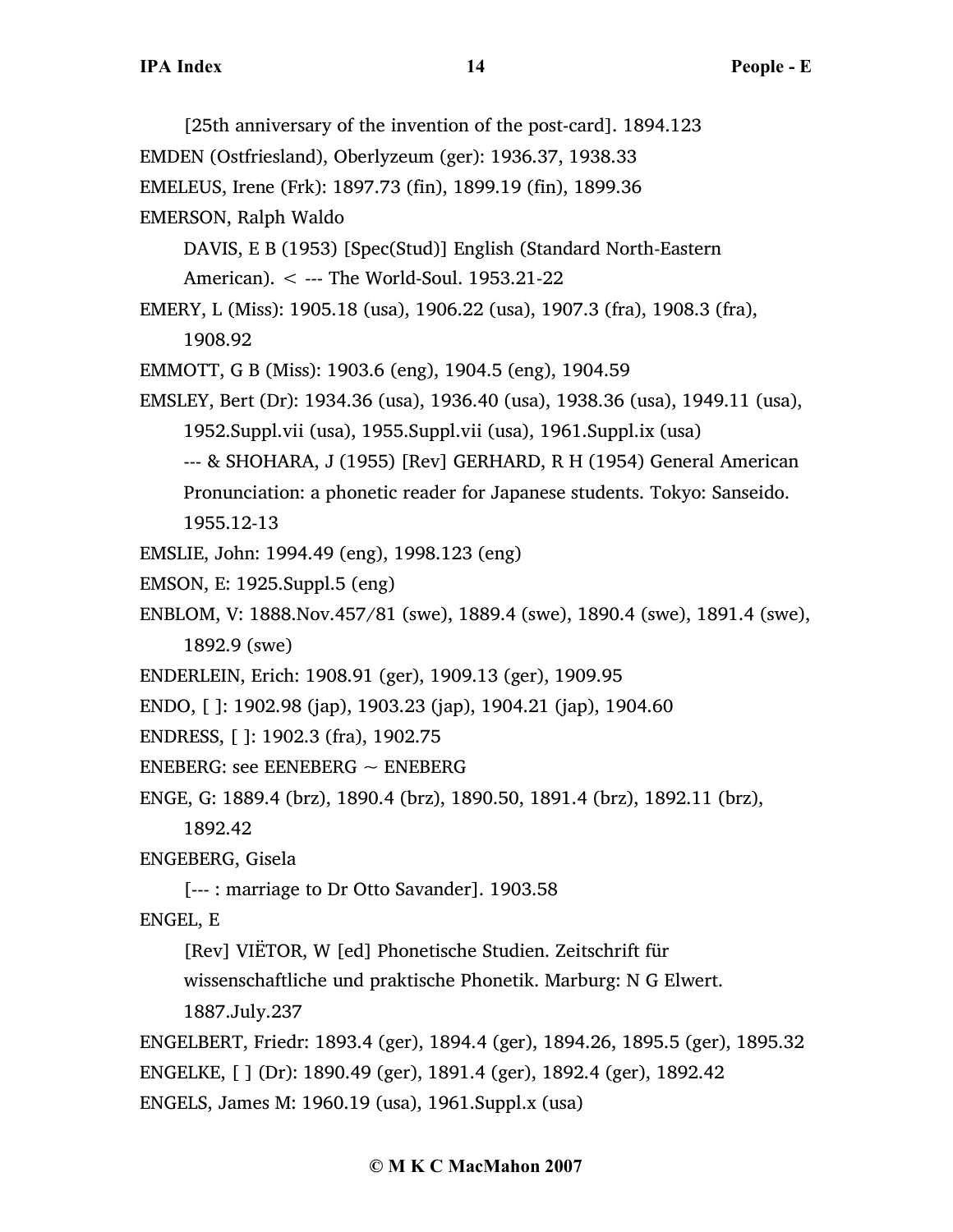ENGELS, M (Rev): 1975.Suppl.20 (usa)

ENGELS, L K (Prof): see TIJDSCHRIFT VOOR TOEGEPASTELINGUISTIEK

ENGELSTAD, E S: 1889.33 (swi), 1889.73 (nor), 1890.4 (nor), 1891.4 (nor), 1892.8 (nor), 1892.42

ENGEN, Arne: 1928.48 (nor), 1932.18 (nor), 1934.33 (nor), 1936.38 (nor), 1936.70 (nor)

ENGLEBRETSON, Robert

The IPA and braille. [Robert Englebretson's web page on Braille IPA issues. See also Sheri Wells-Jensen (2005)]. 2006.133. See also 2005.221-230 (Wells-Jensen)

ENGLERT, Fred: 1998.123 (ger)

- ENGLISH, [ ] (Frk): 1902.98 (den), 1903.16 (den), 1903.114
- ENGLISH, W: 1893.161 (sco), 1894.3 (sco), 1895.3 (sco), 1895.32
- ENGSTRAND, J: 1905.25 (swe), 1906.19 (swe), 1907.22 (swe), 1908.23 (swe), 1909.24 (swe), 1910.24 (swe)
- ENGSTRAND, Olle (Prof): 1990.ii.57 (swe), 1994.49 (swe), 1998.123-124 (swe), 2000.114 (swe), 2005.128 (swe)
	- (1999-2003) Council. 2000.June & Dec.prelim matter

(1999-2003) Council. 2001.Dec.prelim matter

(1999-2003) Council. 2002.June & Dec.prelim matter

(1999-2003) Council. 2003.June & Dec.prelim matter

(2003-207) Council. 2004.June:prelim matter, 2004.Dec.prelim matter,

2005.June.prelim matter, 2005.Dec.prelim matter, 2006.June.prelim

matter, 2006.Dec. prelim matter

--- (1990) Swedish [incl NWS]. 1990.July.42-44

--- & KRULL, Diana (2001) Simplification of phonotactic structures in unscripted Swedish [infs= 2 males, Stockholm]. 2001.41-50

ENGSTRÖM, Hedvig: 1897.74 (fin), 1898.19 (fin), 1898.35

ENKVIST, Nils Erik (Dr): 1956.26 (fin), 1961.Suppl.vi (fin)

--- (1955) [Rev] ERÄMETSÄ, E & CARTER, R (1953) A Course in Spoken

English. Näin puhutaan englantia. Helsinki: Otava. 1955.42

ENNECCERUS, Magda (Frl): 1895.5 (ger), 1896.6 (ger), 1896.34 (eng),

1896.212 (ger), 1897.20 (ger), 1898.7 (ger), 1898.150 (ger), 1899.8 (ger),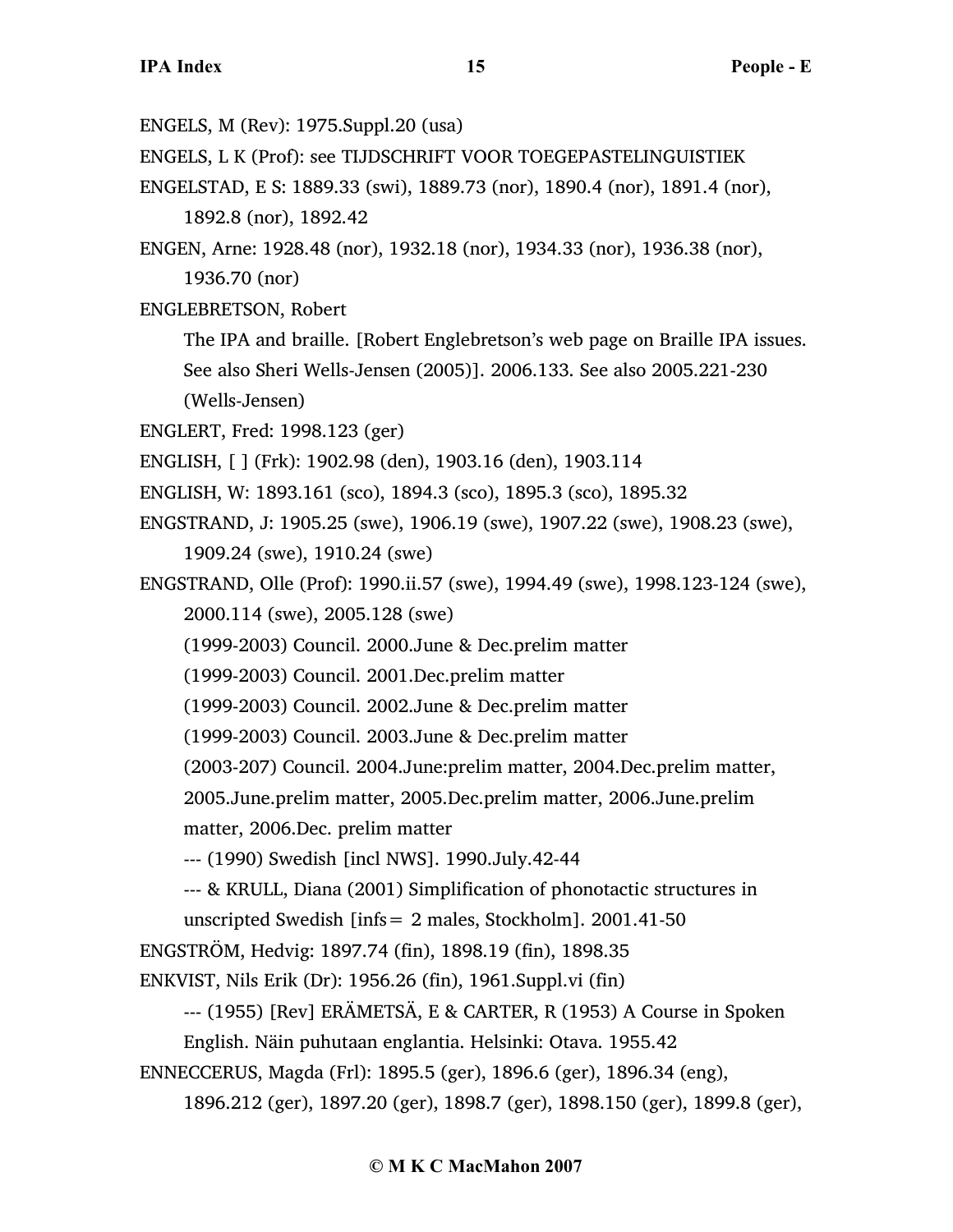1899.34 (ger), 1899.114 (ger), 1900.janv.9 (ger), 1901.9 (ger), 1902.9

(ger), 1902.51, 1903.9 (ger), 1903.48, 1904.8 (ger), 1904.60, 1905.8 (ger),

1906.11 (ger), 1907.12 (ger), 1908.12 (ger), 1909.13 (ger), 1910.13 (ger),

1911.21 (ger), 1912.35 (ger), 1913.20 (ger), 1914.Suppl.13 (ger)

ENTRESS, E: 1890.80 (ger), 1891.4 (ger), 1892.4 (ger), 1892.42

EPPE, [ ]: 1898.150 (ger), 1899.8 (ger), 1900.janv.9 (ger), 1901.9 (ger),

1901.47

EPSTEIN, A (Miss): 1930.17 (usa), 1932.20 (usa), 1934.34 (usa), 1935.20

EPSTEIN, Melissa Ann: 2000.114 (usa)

ER SIAK HONG: see HONG

ERÄMETSÄ, Erik H (Prof): 1950.41 (fin), 1952.Suppl.vi (fin), 1954.43 (fin), 1955.Suppl.vi (fin), 1961.Suppl.vi (fin), 1972.Suppl.3 (fin), 1975.Suppl.5 (fin), 1978.Suppl.5 (fin), 1981.Suppl.5 (fin), 1990.ii.57 (fin), 1994.49 (fin), 1998.124 (fin)

ENKVIST, N (1955) [Rev] --- & CARTER, R (1953) A Course in Spoken English. Näin puhutaan englantia. Helsinki: Otava. 1955.42

ERBE, K (Prof): 1896.5 (ger), 1897.158 (ger), 1898.5 (ger), 1899.6 (ger),

1900.janv.8 (ger), 1900.févr-mars.19, 1901.8 (ger), 1902.8 (ger), 1903.9 (ger), 1904.7 (ger), 1905.7 (ger), 1906.9 (ger), 1907.11 (ger), 1908.11 (ger), 1909.12 (ger), 1910.11 (ger), 1911.19 (ger), 1912.33 (ger), 1913.17 (ger), 1914.Suppl.11 (ger)

--- (1896) Deutsche Aussprache. Viermal sechs Sätze als Grundlage für eine Verständigung über die Aussprache des Deutschen nebst sechs Mittel- oder Süddeutschen Redeweisen, die zu dulden sein dürften 1896.152-156

--- (1896) [Response to RAMBEAU, A ( 1896.149-52) about his suggestion to change the size of the mf and its frequency of publication]. 1896.175

EREM, Turgut S: 1953.25 (tur), 1955.Suppl.vii (tur)

ERHARDT: see EHRHARDT  $\sim$  ERHARDT

ERICH, Rafael: 1914.Suppl.22 (fin)

ERICHSEN, T: 1887.May.156, 1887.June.190 (nor), 1888.janv.26/2 (nor)

ERICKSON, Donna (Prof): 2000.114 (jap), 2005.126 (jap)

ERICSDOTTER, Christine (Dr): 2005.128 (swe)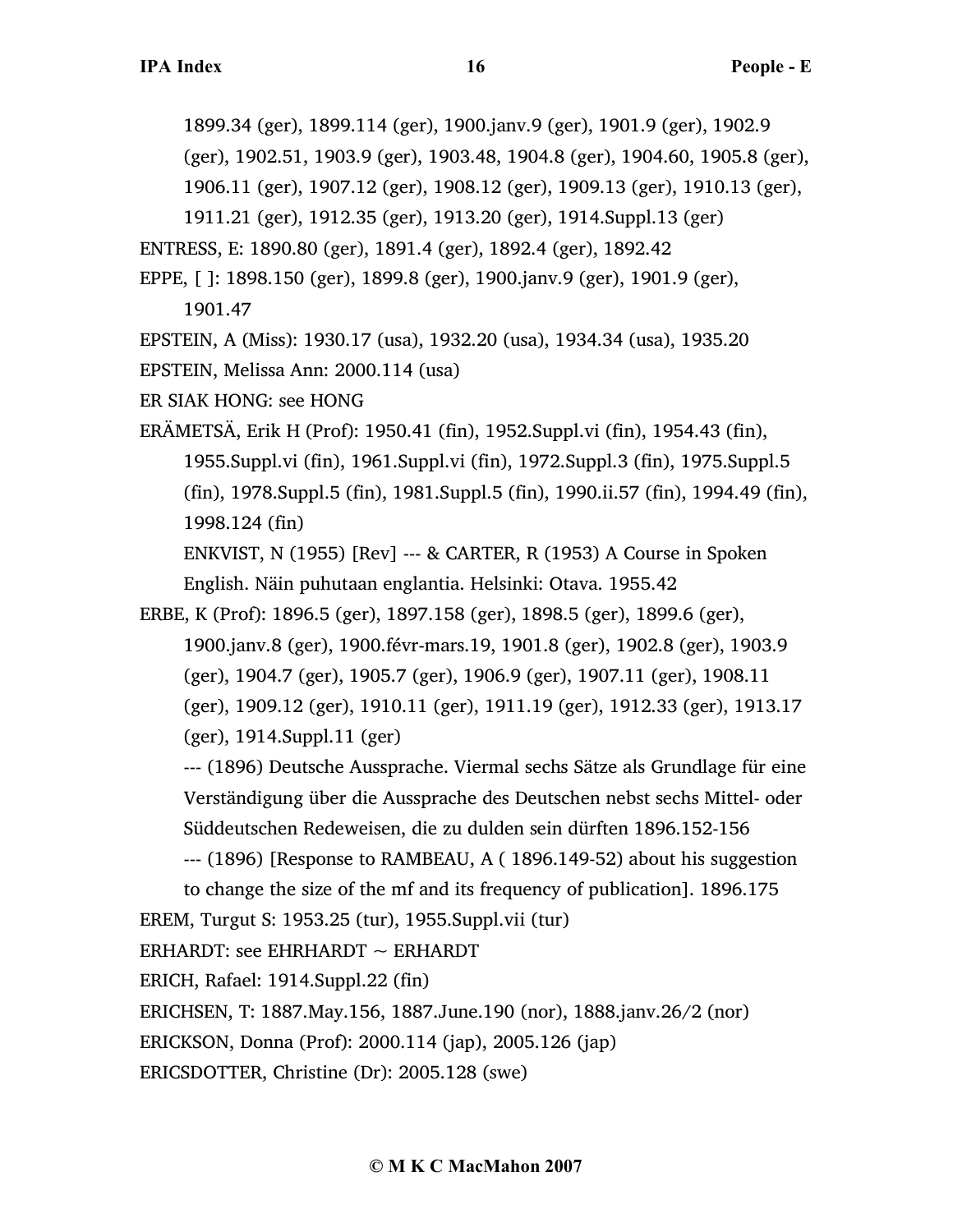ERIKSEN, [ ] (Dr): 1897.126 (den), 1898.15 (den), 1899.16 (den), 1900.janv.17 (den), 1900.févr-mars.19, 1901.18 (den), 1902.15 (den), 1903.15 (den), 1904.13 (den), 1905.14 (den), 1906.17 (den), 1907.20 (den), 1908.20 (den)

ERITH, G (Miss): 1900.6 (eng), 1901.6 (eng), 1902.6 (eng)

ERKELENZ, [ ] (Dr): 1896.6 (ger), 1897.20 (ger), 1898.7 (ger), 1899.8 (ger)

```
ERLANDSEN, H: 1897.93 (fra), 1897.127 (nor), 1897.142 (mad), 1898.23
```
(mad), 1899.23 (mad)

ERLANDSEN: see also DAHLE-ERLANDSEN

ERLEMANN, Fr: 1906.11 (ger), 1907.12 (ger), 1908.13 (ger), 1908.64, 1909.13 (ger)

ERLER, M O: 1896.6 (ger), 1897.20 (ger), 1897.51

ERNAULT, [ ]

[--- & [ ] CHEVALDIN: article on French spelling reform < Union Universitaire 1895.19-20

ERNST, [ ]: 1897.16 (fra), 1897.94 (swi), 1898.13 (swi), 1898.36

ERNST, Gust: 1891.133 (swe), 1892.9 (swe), 1893.9 (swe), 1894.11 (swe),

1894.27

EROL, Zeynep K: 1998.124 (eng)

ERROLLE, Ralph

MacMAHON, M K C (1983) [Rev] COFFIN, B, --- , SINGER, W &

DELATTRE, P (1982) Phonetic Readings of Songs and arias. 2nd ed.

Metuchen, NJ & London: The Scarecrow Press. 1983.109-111

ERSLEV, Ejnar: 1901.122 (den), 1902.16 (den)

ERZGRÄBER, R: 1893.145 (ger), 1894.4 (ger), 1894.26, 1895.5 (ger), 1895.33

ESBJOERN, C L E (Prof): 1895.153 (usa), 1896.16 (usa), 1896.35

ESCALANTE, Amós de

KINGDON, R (1938) [Spec(Stud)] Español. Transcripción estrecha. < --- . 1938.77

KINGDON, R (1939) [Spec(Stud)] Español. Transcripción estrecha. < --- . 1939.16

KINGDON, R (1939) [Spec(Stud)] Español. Transcripción estrecha. < --- . 1939.57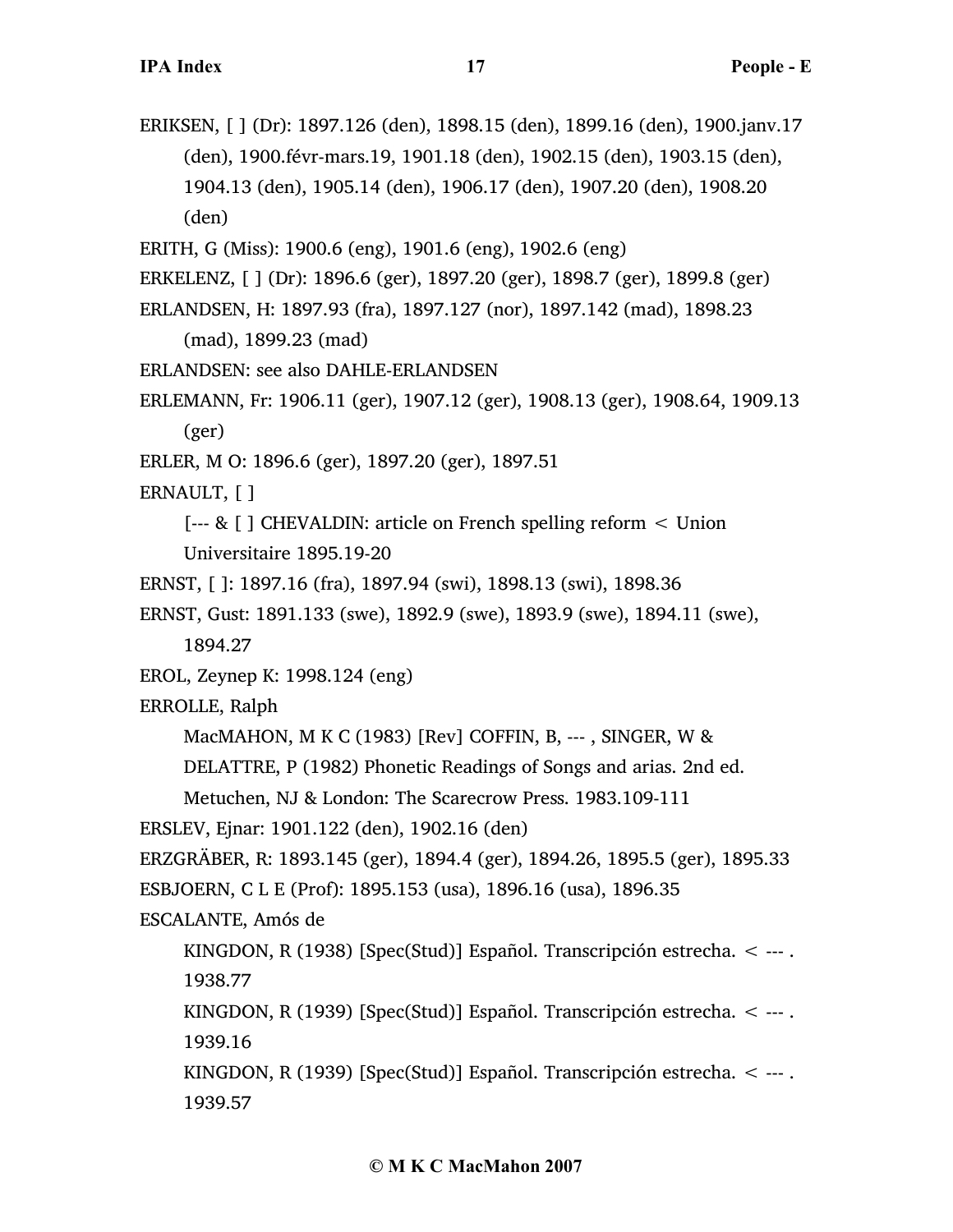ESCH, [ ] (Prof): 1906.3 (fra), 1906.71 (lux), 1906.122 (lux), 1907.19 (lux), 1908.19 (lux), 1909.20 (lux), 1910.20 (lux), 1910.95 (lux), 1911.28 (lux), 1912.43 (lux), 1913.27 (lux), 1914.Suppl.18 (lux)

ESCRICHE Y MIEG, C Tomás (Dr): 1887.Dec.405 (spa), 1888.janv.26/2 (spa), 1889.1 (spa), 1890.1 (spa), 1891.1 (spa), 1891.57 (spa), 1892.7 (spa), 1892.42, 1893.8 (spa), 1894.9 (spa), 1895.9 (spa), 1895.32, 1896.11 (spa), 1897.27 (spa), 1898.14 (spa), 1899.15 (spa), 1900.janv.16 (spa), 1900.122 (spa), 1901.17 (spa), 1902.15 (spa), 1903.15 (spa), 1904.13 (spa), 1904.62 (spa), 1904.126 (spa), 1905.13 (spa), 1906.16 (spa), 1907.19 (spa), 1908.19 (spa), 1909.21 (spa), 1909.139 (spa), 1910.20 (spa), 1911.28 (spa), 1912.43 (spa), 1913.27 (spa), 1914.Suppl.18 (spa)

--- (1888) [Phonetic notation of French: mixing of upper and lower case letters, preference for é instead of æ, need to recognize regional differences within French when devising a phonetic alphabet]. 1888.July.315/51- 316/52

--- (1889) [Spec(Stud)] Español. Un descubrimiento arqueológico. 1889.61- 62

Question administrative  $[=$  call for nominations for Council of af  $(1890)$ ]. 1889.89-90

[List of candidates for election to Council (1890) and voting arrangements]. 1889.96-97

[Results of Council elections (1890)]. 1890.9

--- (1890) [Spec(Stud)] Español de Guadalajara a Madrid y viceversa. 1890.13-16

[Rev] --- (1890) La Reforma Ortográfica, réplica a un artículo contra la fonografía, publicado en la 'Revue des Deux-Mondes' por Mr Bréal. Bilbao: M Echevarría. 1890.53

[Rev] --- (1890) Reforma de la Ortografía Castellana, dedicada a la Real Academia Española. Bilbao: G Hernández. 1890.53

[Rev] --- (1890) Reforma de la Ortografía Castellana, dedicada a la Real Academia Española. 2a edición. Bilbao: C Lucerna. 1890.84

Question administrative  $[$  = call for nominations to Council (1891)]. 1890.89-90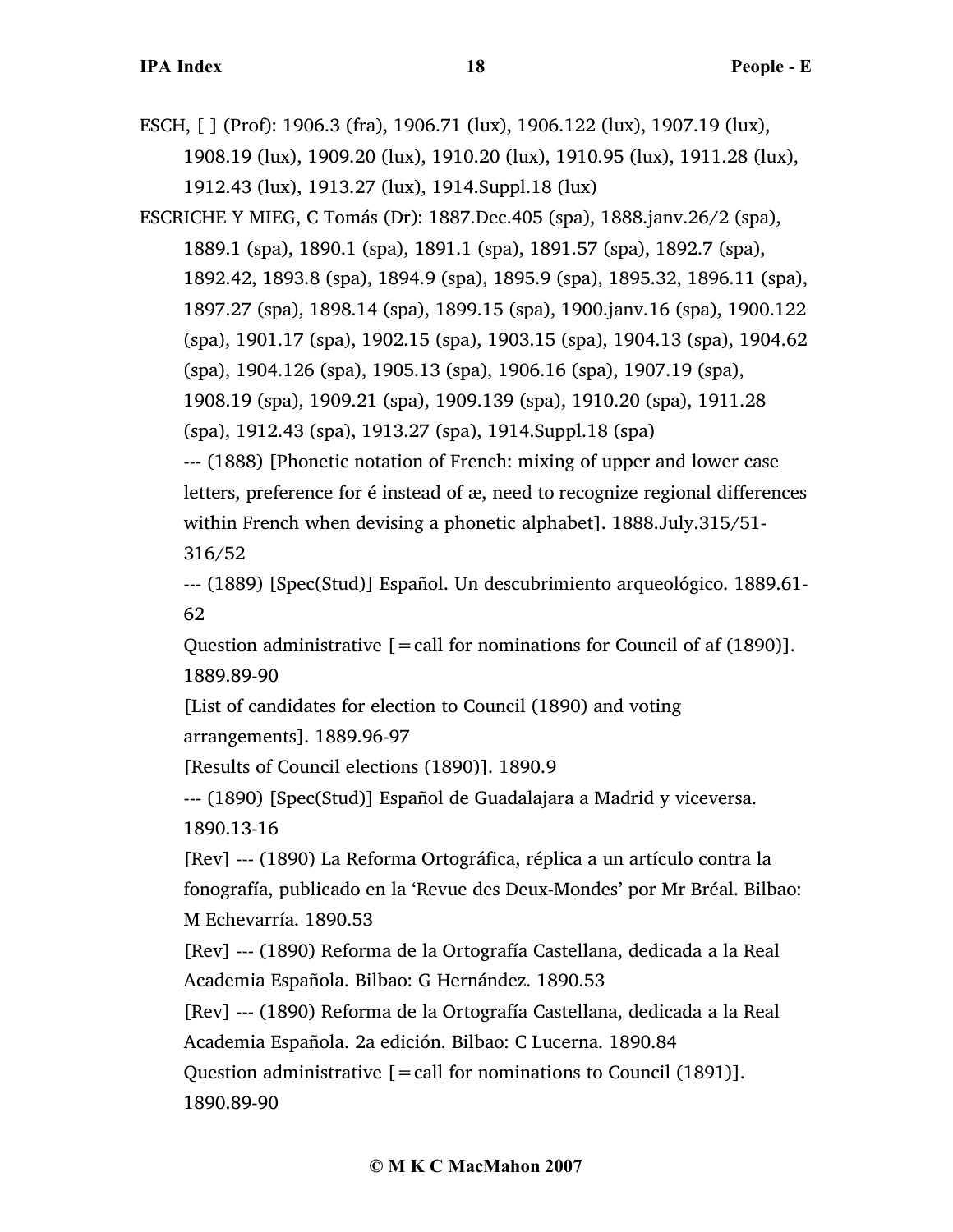[List of candidates for election to Council (1891) and voting arrangements]. 1890.101-102 [Results of Council elections (1891)]. 1891.10-11 [Councillors' views on whether the IPA should affiliate with La Société de réforme orthographique: MONSEUR, E, PASSY, J, ---, ANDERSIN, H, WESTERN, A, HERCKENRATH, R,]. 1891.41-44 [---: appointment, Barcelona]. 1891.46 --- (1891) [Q&A: Spanish (Q)] Les sociétés phonétiques et orthographiques. [Part of this reproduced in Phonographic Magazine, July 1891; see 1891.95.] 1891.58-60 [Publications Received.] 1891.61 [List of candidates for election to Council (1892)]. 1891.122 [List of candidates for election to Council (1892) and voting arrangements.] 1891.134-135 [Results of election to Council (1892): voting figures.] 1892.12-13 VIANNA, A R G (1892) Prononciation espagnole  $[=$ reply to SPIESER, J on notation of b,d,g]. 1892.43-44 PASSY, P (1892) Réponse aux propositions concernant le déficit. 1892.158- 159 --- (1894) Prononciation espagnole [=comments on GENTHE, S]. 1894.30- 33 --- (1894) [Q&A: Spanish (Q) - change of [k] to [tʃ]]. 1894.58

--- (1895) [Q&A: Spanish (A) - CAPTIVO and BAPTIZAR as obsolete forms; pronunciation of PABLO]. 1895.108

--- (1896) La question del alphabeto. 1896.168-175

--- (1896) [Q&A: French (Q) - distribution of /ɔ/, /o/; /a/, /ɑ/; /e/,

 $/\varepsilon$ /;/œ/, /ø/; vowel-length]. 1896.178

KUERSTEINER, A F (1896) Apuntes sobre la pronunciación castellana

 $\mathcal{L}$  = Madrid pronunciation]. 1896.217-221

--- (1896) [Spec(Stud)] Español. En un transatlántico. 1896.227-228. Corr: 1897.92

--- (1897) Pronunciación castellana [=comments on KUERSTEINER, A F]. 1897.77-82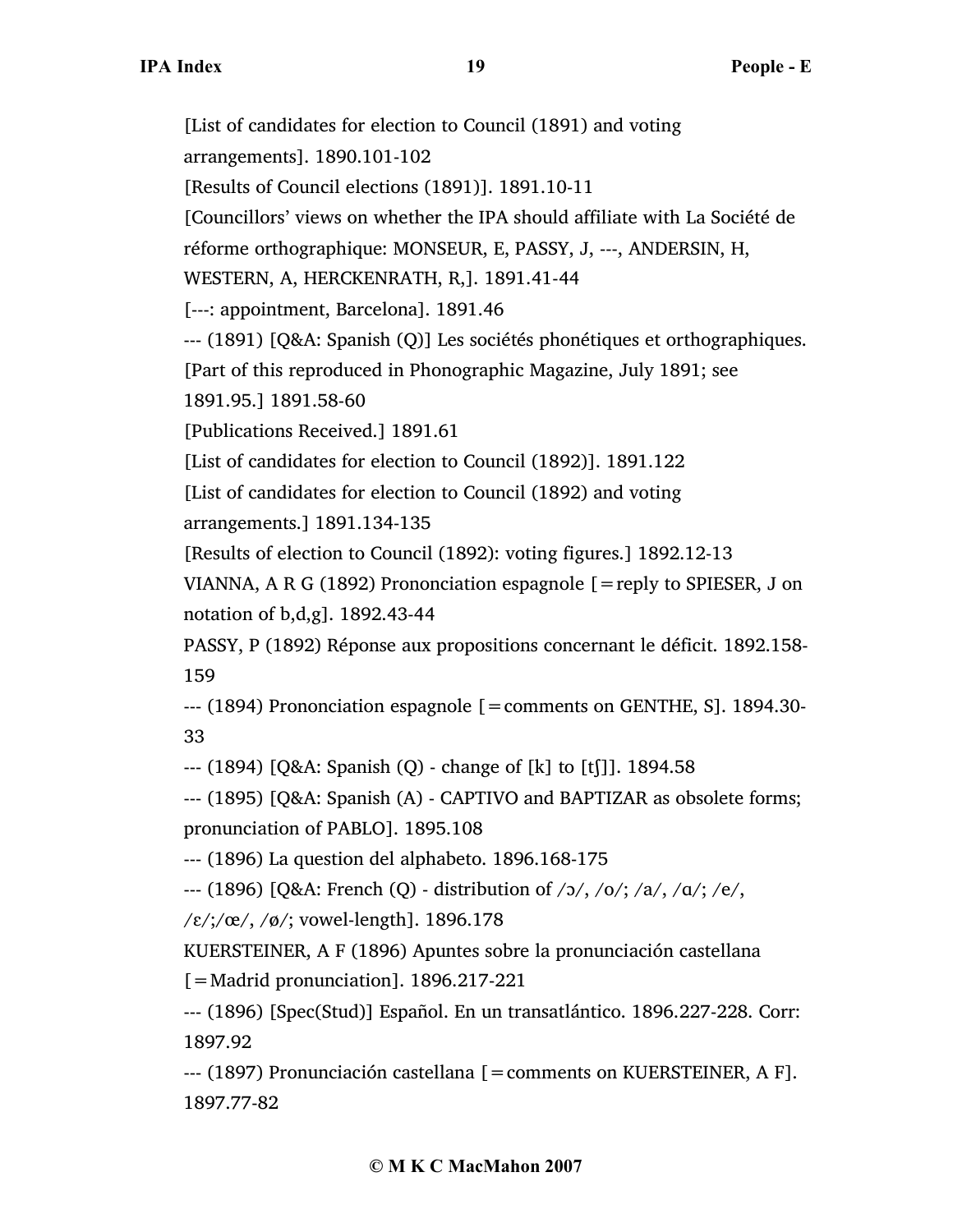PASSY, P (1899) L'unité phonétiste [=comments by R J Lloyd and --- on the usefulness of IPA notation]. 1899.114-115

PASSY, P (1899) [Article on spelling reform by --- ]. 1899.115

--- (1899) À propos de l'unité phonétiste [Comm: P Passy]. 1899.156-158

--- (1900) [Spec] Espagnol. API. 1900.Suppl.nov.12

--- (1901) [Spec] Espagnol. Buena ocurrencia. 1901.84. Corr: 1901.119

 $-$ --- (1904) Observaciones  $[$  = reply to TUTTLE, E H], 1904.109-111

TUTTLE, E H (1904) [Rev] --- (1903) Arte de Lectura. Barcelona: P Ortega. 1904.91-92. Corr: 1904.154

SAAVEDRA, J (1905) Réponse [=comments on --- and pronunciation of HIE, YE]. 1905.98

--- (1908) La lengua internacional 1908.45-46, 1908.79-80. Corr:

1908.102]

--- (1908) La Lengua internacional 1908.101-102

SPIESER, J (1908) Weltsprache. 1908.104-105

ESKA, Joseph F

PANDELI, Helen, --- , BALL, Martin J & RAHILLY, Joan (1997) Problems of phonetic transcription: the case of Hiberno-English slit-t [inf= male, mid-20s, Dublin]. 1997.65-75

ESKUCHEN, Lehe: 1909.114 (ger), 1910.13 (ger), 1911.21 (ger), 1912.35 (ger), 1913.20 (ger)

- ESLING, John H (Prof): 1974.59 (sco), 1975.Suppl.16 (sco), 1978.Suppl.16 (eng), 1981.Suppl.21 (usa), 1990.ii.57 (can), 1994.49 (can), 1998.124
	- (can), 2000.114 (can), 2005.125 (can)
	- (1995) Council. 1995.Dec.ifc
	- (1996) Council. 1996.June.ifc
	- (1996) Council. 1996.Dec.ifc
	- (1997) Council. 1997.June & Dec.ifc
	- (1998) Council. 1998.June & Dec.ifc
	- (1999) Council. 1999.June.ifc
	- (1999-2003) Council. 2000.June & Dec.prelim matter
	- (1999-2003) Council. 2001.Dec.prelim matter

(1999-2003) Council. 2002.June & Dec.prelim matter

# **© M K C MacMahon 2007**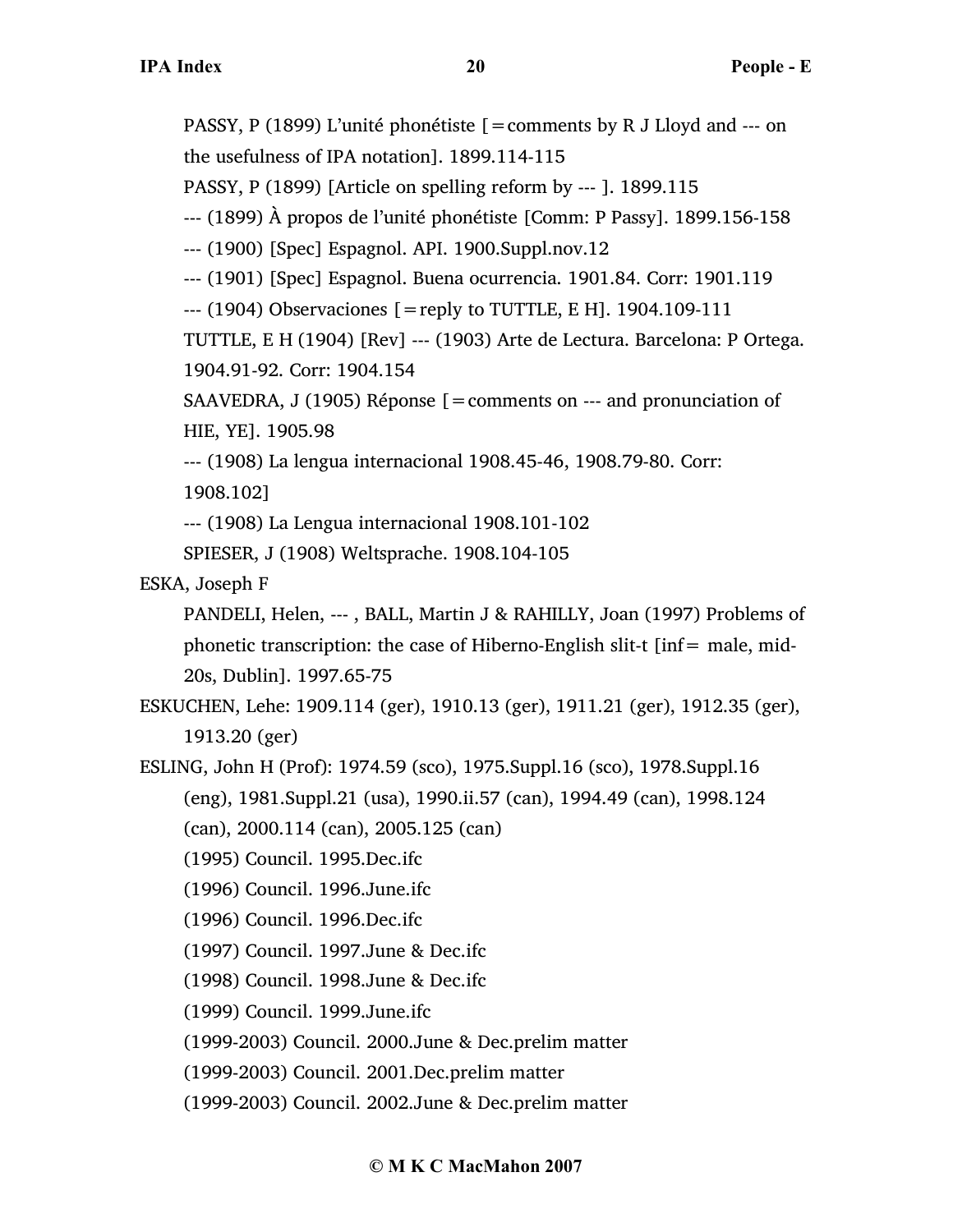(1999-2003) Council. 2003.June & Dec.prelim matter

(2003-207) Council. 2004.June:prelim matter, 2004.Dec.prelim matter,

2005.June.prelim matter, 2005.Dec.prelim matter, 2006.June.prelim matter, 2006.Dec. prelim matter

Editor: 2004.June.prelim matter, 2004.Dec.prelim matter,

2005.June.prelim matter, 2005.Dec.prelim matter, 2006.June.prelim matter, 2006.Dec.prelim matter

--- (1978) The identification of features of voice quality in social groups [Edinburgh]. 1978.18-23

--- (1984) Laryngographic study of phonation type and laryngeal configuration 1984.56-73

--- (1987) [Rev] PULLUM, Geoffrey K & LADUSAW, William A (1986) Phonetic Symbol Guide. Chicago: University of Chicago Press. 1987.[66]- 68

Coordinators for the 1989 Kiel Convention [and topics]. 1988.62-64 --- (1988) 7.1 Computer coding of IPA symbols; 7.3 Detailed phonetic representation of computer data bases. 1988.99-106

--- (1989) [Rev] MacKAY, Ian R A (1978; 2nd ed 1987) Phonetics: The Science of Speech Production. Boston: Little, Brown and Company. 1989.105

--- (1989) [Rev] ROACH, Peter (1983/1984) English Phonetics and Phonology: A Practical Course. Cambridge: Cambridge University Press. 1989.105

--- (1990) Computer coding of the IPA: Supplementary report. 1990.July.22-26

--- & GAYLORD, Harry (1993) Computer codes for phonetic symbols. 1993.83-97

--- (1995) Correction to the IPA Chart [for  $\delta$  read  $\delta$ ]. 1995.48

BALL, M J, --- & DICKSON, C (1995) The VoQS system for the transcription of voice quality. 1995.71-80

--- (1995) Minutes of the General Meeting 1995. 1995.100-102

--- (1996) Pharyngeal consonants and the aryepiglottic sphincter. 1996.65- 88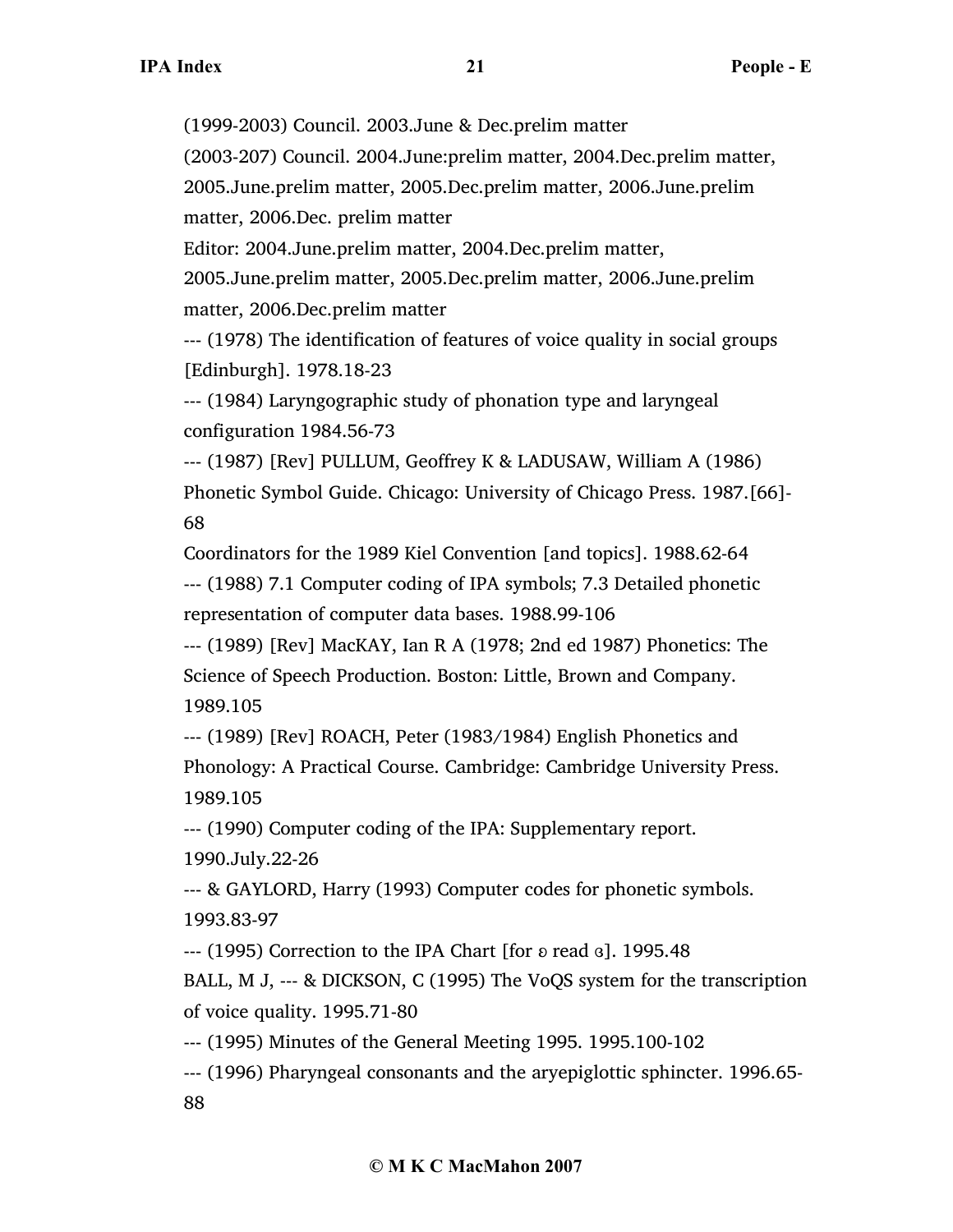--- (1996) Revision of the Membership By-law. 1996.Dec.end-matter Financial Statements: Income and Expenditure Account Year Ended 31st December 1995 [approved by John Esling and Ailbhe Nï Chasaide]; Report of the Accountants [McCloskey & Co]. 1996.Dec.end-matter

--- (1996) Revision of the Membership By-law. [names of new life-members to be added!!!!!]. 1996.Dec.end-matter

DICKSON, Craig & --- (1997) Obituary. Dr Henry J Warkentyne. 1997.91- 92

--- (2000) In Memoriam: Jean-Paul Vinay. 2000.108-109

CARLSON, Barry F & --- (2000) Spokane [infs=Alex Sherwood, Margaret Sherwood, Pauline Flett] 'Huckleberrying'. 2000.97-102. Corr: 2001.[298] CARLSON, Barry F, --- & FRASER, Katie (2001) Nuuchahnulth [inf=Katie Fraser]. 2001.275-279

CARLSON, Barry F & --- (2003) Phonetics and physiology of the historical shift of uvulars to pharyngeals in Nuuchahnulth (Nootka). 2003.183-193 LADEFOGED, Peter, LOCAL, John & SHOCKEY, Linda (2003) Editors' Report: JIPA 1999-2003. 2003.282-284

ESPINA, Antonio

STIRLING, W F (1935) [Spec(Stud)] Español. Transcripción estrecha. < --- El sol. 1935.57

ESPINDOLA DE MUÑOZ, Maria: 1911.36 (chl)

```
ESPINDOLA, Hijinio: 1908.27 (chl), 1909.29 (chl), 1910.28 (chl), 1911.36 (chl),
1912.53 (chl), 1913.39 (chl), 1914.Suppl.28 (chl)
```
ESPINOSA, Aina

RECASENS, Daniel & --- (2005) Articulatory, positional and coarticulatory characteristics for clear /l/ and dark /l/: evidence from two Catalan dialects [infs= 5 male speakers of Majorcan Catalan, 5 male speakers of Valencian Catalan]. 2005.1-25

ESPINOSA, Aurelio M

BROWN, A Grant (1928) [Rev] NAVARRO TOMÁS, T & --- (1926) A Primer of Spanish Pronunciation. Prólogo by R M Pidal. Chicago, New York etc: B H Sanborn & Co. 1928.72-73

ESPOSITO, Anna: 1998.124 (ita)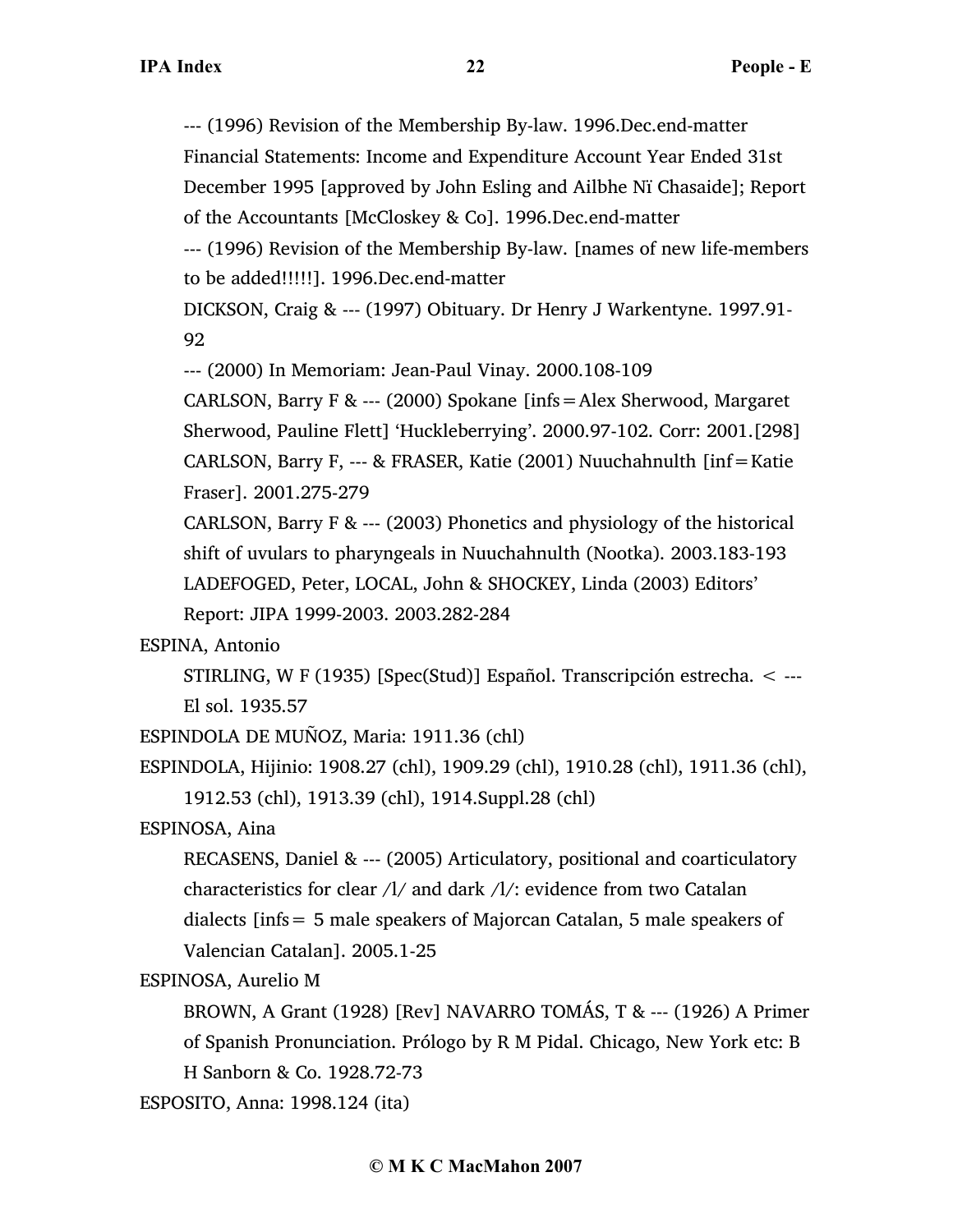ESSEN, Otto von (Prof)

MARTENS, P (1956) [Rev] --- Allgemeine und angewandte Phonetik.

Berlin: Akademie-Verlag. 1956.17-21

KLOSTER JENSEN, M (1957) [Rev] --- (1956) Grundzüge der

hochdeutschen Satzintonation. Ratingen, Rheinland: A Henn Verlag.

1957.19-21

ESTRANGE: see L'ESTRANGE

ETHELREDA, M (Sr): 1964.15 (eng), 1972.Suppl.12 (eng), 1975.Suppl.16 (eng)

ETHERINGTON, [ ] (Miss): 1914.59 (eng)

ETTINGER: see also HANNIKAINEN-ETTINGER

ETTINGER, Elin (Frk): 1892.25 (fin)

EUCHER, Mark: 1961.23 (usa), 1961.Suppl.ix (usa), 1965.35

EUDE, Émile

[Rev] --- [ed] (1886) Choix de poésies lyriques de Schiller et de Goethe. Paris: Garnier. 1886.Nov.[3]

EUGÈNE GABRIEL, [ ] (Rev Bro): 1960.19 (leb), 1961.Suppl.viii leb

EUGENIO: see D'EUGENIO

EUNSON, John D: 1974.59 (sco), 1975.Suppl.16 (sco), 1978.Suppl.17 (sco), 1981.Suppl.17 (sco)

EURÉN, S F: 1888.March.121/17 (swe), 1889.4 (swe), 1890.4 (swe), 1891.4 (swe), 1892.9 (swe)

EUSTACE, S etonSinclair: 1956.26 (eng), 1961.Suppl.iii (eng), 1972.Suppl.12 (eng), 1975.Suppl.16 (eng), 1978.Suppl.17 (eng), 1981.Suppl.17 (eng),

1990.ii.57 (eng), 1994.49 (eng), 1998.124 (eng)

--- (1964) The long vowel in BAD, etc; an explanation [incl discussion of unstressed  $/I/$ ,  $/E/$  and  $/A/$ ]. 1964.4-5

--- (1969) The antiquity of some features of Standard English 1969.11-13

--- (1972) [Arse and ass.] 1972.79-80. Corr: 1973.55

--- (1974) A proposed transcription of Russian Cyrillic. 1974.37-48

--- (1992) Simplified Spelling Society. 1992.81

EVAN, W E: 1913.64 (wal), 1914.Suppl.6 (wal)

EVANS, Ada F (Miss): 1909.138 (eng), 1910.7 (eng), 1911.14 (eng), 1912.27 (eng), 1913.12 (eng)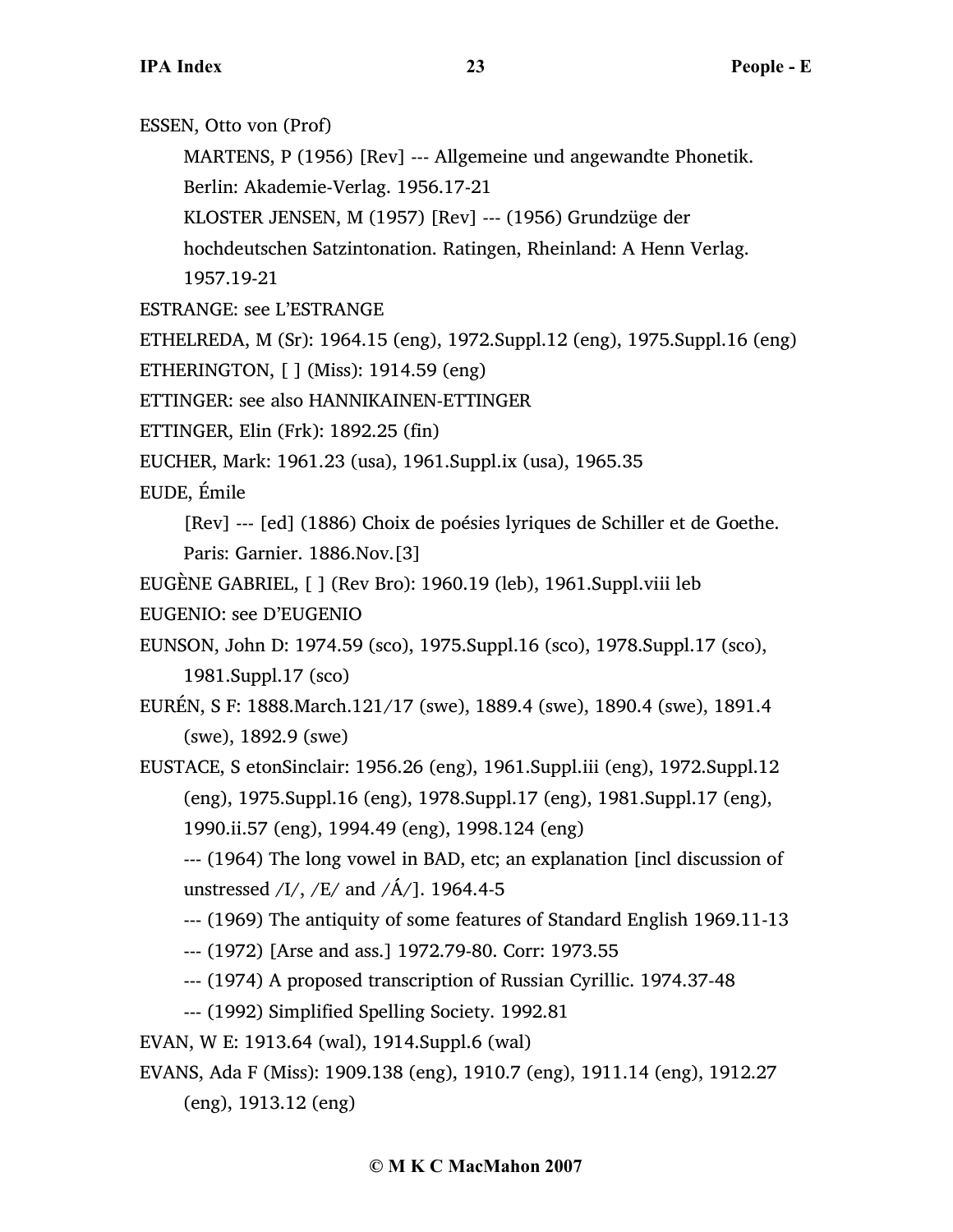EVANS, Arthur Grant: 1990.ii.57 (can), 1994.49 (can), 1998.124 (can), 2000.114 (can)

EVANS, B (Mr)

[Adjustments to Welsh spelling < E Jones Phonetic Journal; new spellings adopted by Cyvaill yr Aelwyd (ed: --- )]. 1888.March.128/24

EVANS, Celia C (Miss): IPA exam result (French). 1913.107

EVANS, D Godfrey: 1963.20 (eng)

EVANS, D R: 1929.42 (eng), 1932.14 (eng)

EVANS, Eileen M (Miss)  $[=Mrs]$  Eileen M Whitley]: 1933.19 (eng), 1933.87 (eng), 1934.29 (eng), 1936.35 (eng), 1938.31 (eng), 1949.8 (eng),

1952.Suppl.iii (eng), 1955.Suppl.iii (eng)

[--- : appointment, London]. 1932.63

--- (1932) [Spec(Stud)] English. Extra broad transcription. < BENSON, E F Spook Stories. 1932.84-85

--- (1933) [Spec(Stud)] English. Extra broad transcription. 1933.14

--- (1933) [Spec(Stud)] English. Extra broad transcription. < MAUROIS, A Disraeli. 1933.41

--- (1937) [Spec] Portuguese [São Miguel, Azores; inf= [ ] LIMA]. NWS. 1937.68-69

--- (1941) [Spec] Estonian [infs=Miss L Krass (Tartu), Miss H Kevend (Tallinn)]. NWS. 1941.52-54

EVANS, John: 1903.23 (eng), 1904.5 (eng), 1904.59

EVANS, Nicholas

FLETCHER, Janet & --- (2002) An acoustic phonetic analysis of intonational prominence in two Australian languages. [Dalabon, Bininj Gun-wok]. 2002.123-140

EVANS, Samuel: 1893.73 (tur), 1894.13 (tur), 1894.27

EVANS, T: 1911.66 (eng), 1912.27 (eng), 1913.12 (eng), 1914.Suppl.6 (eng)

EVANS, Trevor Ellis

ROSITZKE, H A (1939) A further note on Welsh ll and Icelandic hl  $\text{linf} =$  ---

]. 1939.7-8

EVANS, W D: see LEWIS-EVANS

EVANS, William Robert

## **© M K C MacMahon 2007**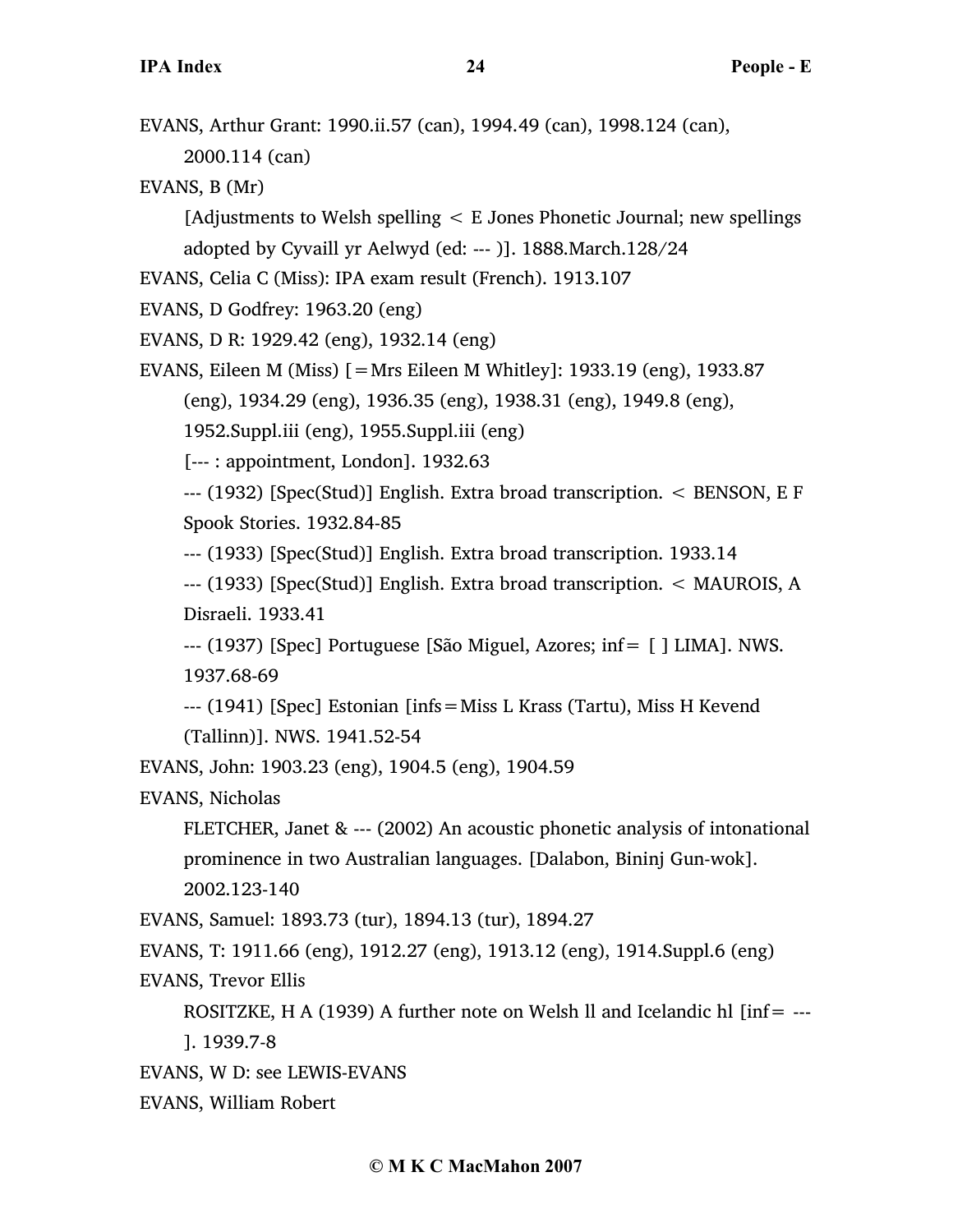[EVANS, W R: death, June 1888 < Phonetische Studien.] 1888.Dec.495/95 [Rev] VIËTOR, W [ed] (1888-89) Phonetische Studien. II Band. 1889.83-84 [Q&A (Q): degree of support for phonetic theories of EVANS, W R.] 1899.91

EVANS-TEUSH, P: 1947.20 (eng), 1948.16 (eng), 1949.8 (eng), 1952.Suppl.iii (eng), 1953.26

EVE, H W: 1890.41 (eng), 1891.4 (eng), 1891.30, 1892.2 (eng), 1893.3 (eng), 1894.3 (eng), 1894.26, 1895.4 (eng), 1895.32

Meeting of the Teachers' Guild [of Great Britain and Ireland], Cheltenham, April 1890. 1890.50-51

EVENIUS, Martin: 1909.71 (ger), 1910.13 (ger), 1910.95, 1910.124

EVERETT, Daniel Leonard

--- (1982) Phonetic rarities in Pirahã [=Maici river, Amazonas, Brazil.

Voiced, lateralized apical-alveolar/sublaminal-labial double flap with

egressive lung air; voiced bilabial trill with egressive lung air]. 1982.94-96 EVERS, Carl: 1905.86 (ger)

EVERSHED, I (Miss): 1947.20 (aus), 1948.32

EVERSON, Michael (Mr): 1998.124 (eir), 2000.114 (eir), 2005.126 (eir)

EVERT: see EWERT  $\sim$  EVERT

EVERTZ, E

DIETRICH, G (1928) [Rev] MENZERATH, P & --- (1928) Atem und

Lautdauer. Repr: Teuthonista Jahrg 4, Heft 2, Januar & Heft 3/4 Mai 1928. Bonn: Fritz Kopp Verlag. 1928.71-72

EVISON, Lewis C: 1994.49 (eng), 1998.124 (eng)

[Death of] Mr Lewis C Evison. 2000.110

EWALD, [ ]: 1895.30 (ger), 1896.6 (ger), 1897.20 (ger), 1898.7 (ger), 1899.8 (ger), 1899.35, 1900.janv.9 (ger), 1901.9 (ger), 1901.47

EWEN, Colin (Prof): 1990.ii.57 (net), 1994.49 (net), 1998.124 (net), 2005.128 (net)

EWERT  $\sim$  EVERT, J G: 1903.29 (usa), 1904.18 (usa), 1905.18 (usa), 1906.21 (usa), 1907.24 (usa), 1908.24 (usa), 1909.26 (usa), 1910.25 (usa), 1910.67, 1911.34 (usa), 1912.50 (usa), 1912.94 (usa), 1913.35 (usa), 1914.Suppl.25 (usa)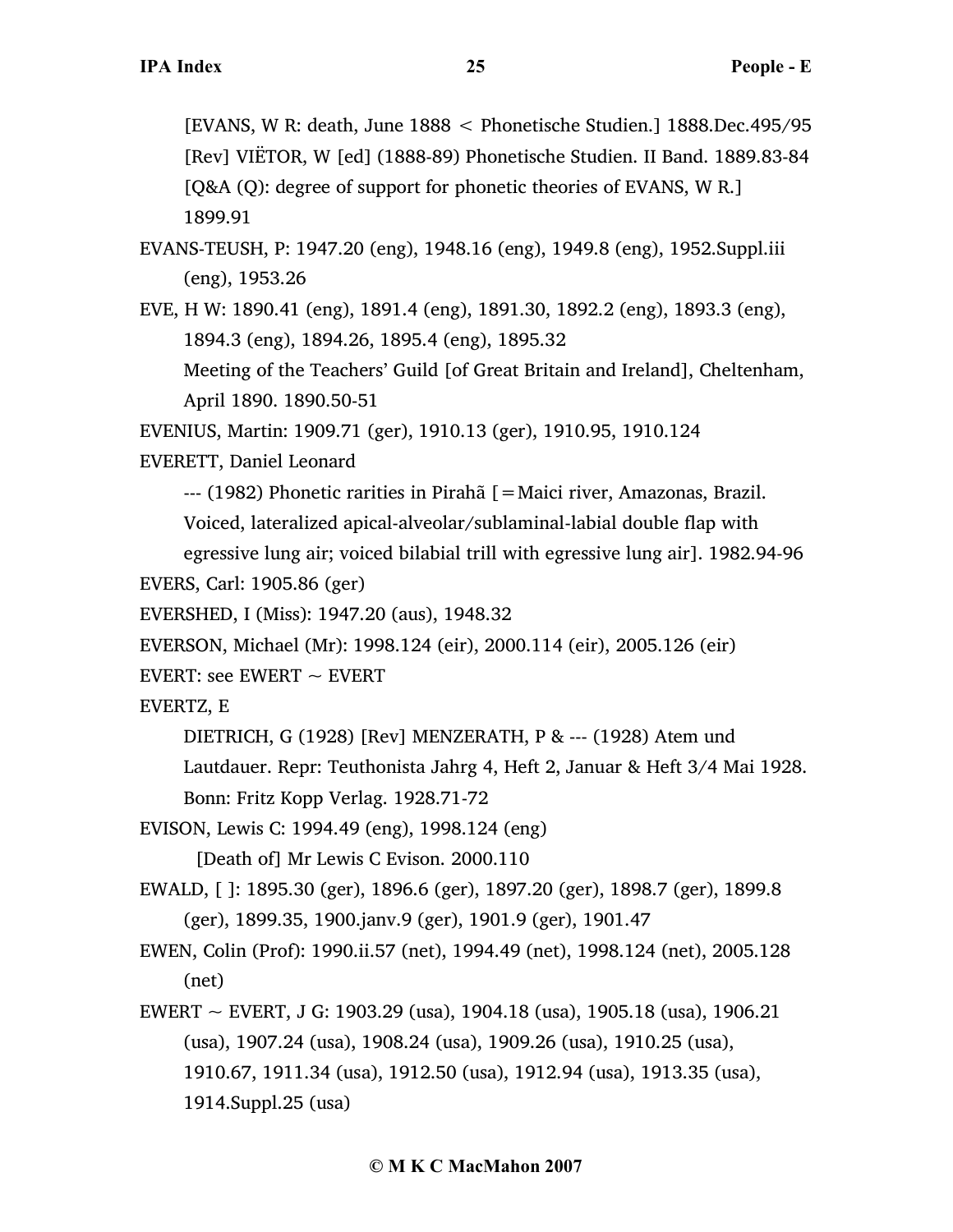--- (1903) Deutsche Mustertexte 1903.104-105

--- (1903) Was ist an unserem Alphabet noch auszusetzen? [ʚ for œ; symbols for palatal fricative and palatal approximant]. 1903.106-108. Comm: P Passy

--- (1903) [Spec] Patois allemand des environs de Thorn (Prusse occidentale) StJ. 1903.112

VIËTOR, W (1903) Über deutsche Mustertexte  $=$  reaction to --- 1903.104-105; transcription of (i) /k/ in German TAG (ii) glottal plosive; quality of German /a/]. 1903.125

KEWITSCH, G (1903) Deutsche Texte  $=$  see --- 1903.104-105 and VIETOR, W 1903.125; transcription of /k/, [?], length, vowels]. 1903.137-138 --- (1903) [Spec] Eine plattdeutsche Sprachprobe. Ein plattdeutsches Hirtenliedchen. 1903.143-144. Corr: 1904.55

--- (1904) [Rev] MARNEY, E A T de (1904) First Step to English Conversation. Sprechübungen für Anfänger im Anschluße an die Vorfälle des Tages erläutert durch ideographische Zeichen. Leipzig: E Haberland. 1904.108-109. Corr: 1904.155

--- (1904) Reibelaut oder Halbvokal? 1904.54-55. Comm: P Passy

--- (1904) [Rev] KEWITSCH, G (1902) Die Vulkane Pelé, Krakatau, Etna und Vesuv. Norden: Soltau's Verlag und Druckerei. 1904.72-73

--- (1904) ɑ oder a [in German transcriptions]? 1904.78-79

--- (1904) [Q&A: German (A) - pronunciation of SOEST, BUYCK, RUYSUM, VANSEN, ST QUENTIN, ST QUINTIN, GRAVELINGEN, DÜNKIRCHEN, YPERN, BRABANT, ANTWERPEN, BRACKENBURG, WIETS, ST OMER, MANIN, COMINES, VERWICH, MALIN, LILLE, GAURE, GAVRE, GAVEREN, LAS VARGAS, VASKA, OLIVA, SILVA, GOMEZ, MACHIAVELL < GOETHE, J W v Egmont 1904.79-80

--- (1904) Druckfehler. Alphabet [*ø* ʚ œ æ]. 1904.155. Comm: P Passy  $-$ -- (1905) Fortschritte  $[=(i)$  growth of the phonetic method in America (ii) preference for Chicago or St Louis pronunciation rather than New Haven]. 1905.75

--- (1906) Die Aussprache biblischer Eigennamen. 1906.73-75

--- (1906) Alphabet [ʚ and œ]. 1906.75. Corr: Berichtigung, 1906.101-102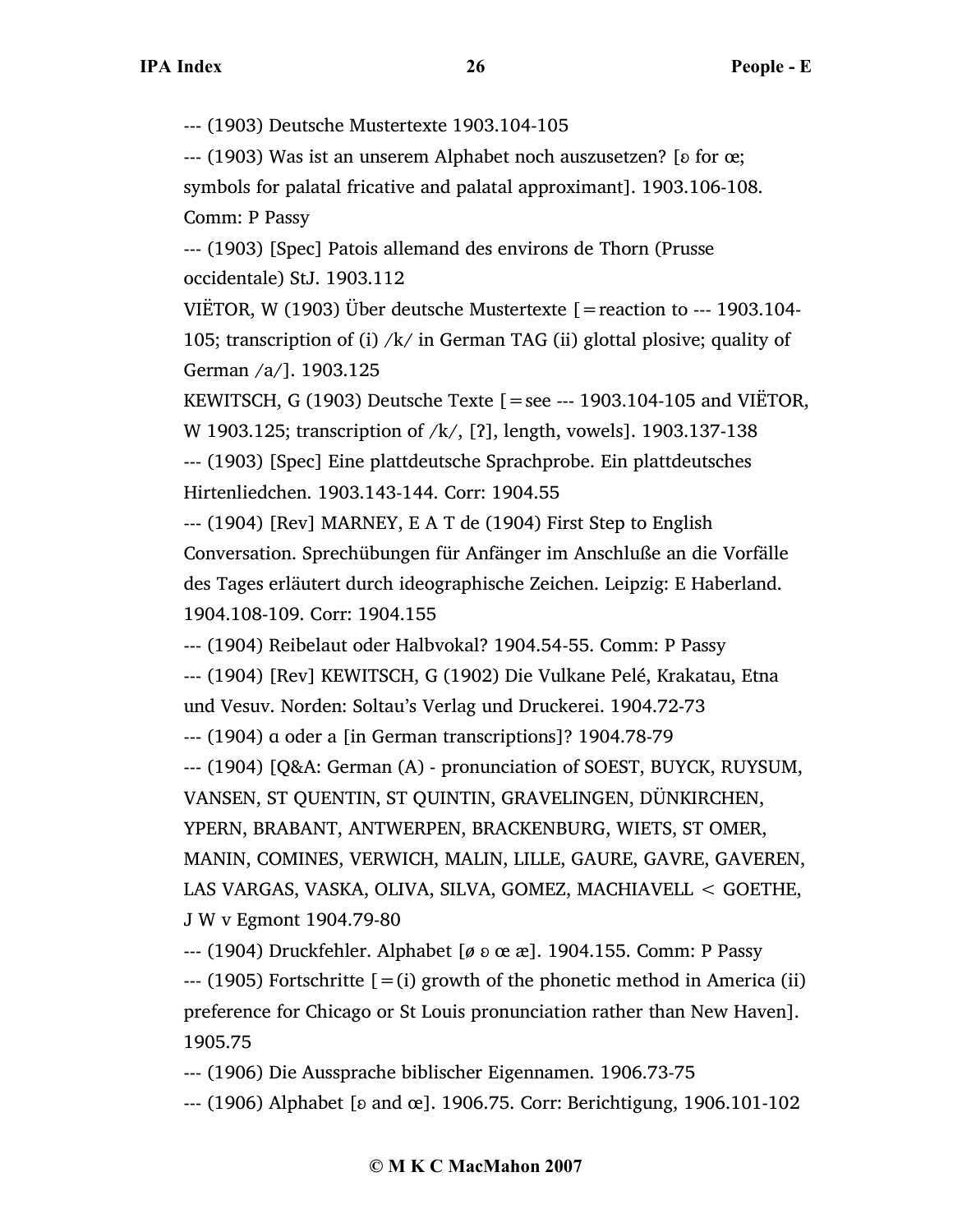VIËTOR, W (1906) Verschiedenes [=normalized phonetic spelling; Biblical names;  $\delta$  and  $\delta$ ]. 1906.84

--- (1906) [Rev] PASSY, P (1906) Les Sons du Français: leur formation, leur combinaison, leur representation. 6e éd. Paris: Firmin-Didot. 1906.109- 110. See also PASSY, P Corr: 1906.92,120

--- (1906) [Zum Alphabet des mf [symbols for wide i,u and y].] 1906.83 PASSY, P (1906) [Zum Alphabet des mf [italic vs roman phonetic symbols].] 1906.83-84

--- (1906) [Rev] BAUSE, J (1906) Elementarschrift und wissenschaftliche Lautschrift.Leipzig: G Fock; Wongrowitz: P Schwarz. 1906.99-100

--- (1908) [Spec] [Die Aussprache des Latein, wie ich in meinen Klassen übe und wie sie in den Amerikanischen Schulen vorschwebt]. < CAESAR, C J De Bello Gallico I. 1908.50

--- (1908) Enquête suite: Aussprache der klassischen Sprachen in Amerika 1908.50-51

--- (1908) [Spec] [StJ; die wahrscheinliche Aussprache des Griechischen im ersten christlichen Jahrhundert]. 1908.50-51

[--- : editorship of Vorwärts, Hillsboro, Kansas]. 1910.59

--- (1912) [Rev] MÜLLER, A (1903) Allgemeines Wörterbuch der Aussprache ausländischer Eigennamen. Ein Handbuch für Gebildete aller Stände und eine notwendige Ergä nzung aller Fremdwörterbücher. Ergänzungsheft zur 7ten Auflage, bearbeitet von H Michaelis. Leipzig:

Haberland 1912.61-62

JONES, D (1913) Representation of tsh, dzh, etc. 1913.101

PASSY, P (1913) [Rev] --- (1912) Die Aussprache der biblischen Namen.

Hillsboro, Kansas: Forward Printing Co. 1913.116

--- (1913) [Rev] MICHAELIS, Hermann & JONES, D (1913) A Phonetic

Dictionary of the English Language. Hannover & Berlin: Carl Meyer (Gustav Prior). 1913.134-135

--- (1914) Phonetic spelling of English 1914.71

EY, Hans: 1891.121 (ger), 1892.4 (ger), 1892.42, 1893.4 (ger), 1893.42, 1895.5 (ger), 1895.33, 1896.33 (ger), 1897.20 (ger), 1897.51

EYKMAN, L P H